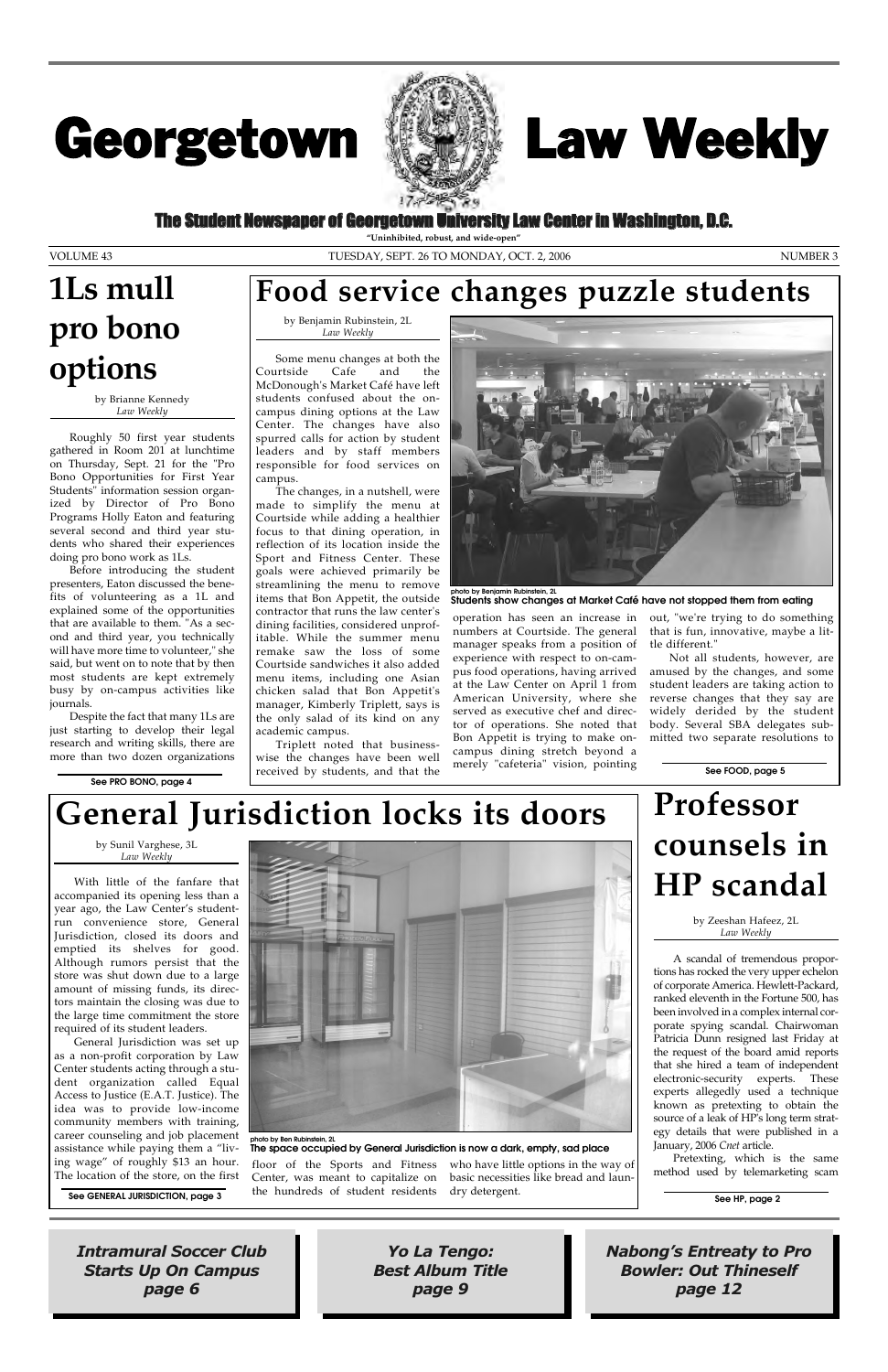

### **New Georgetown Law Center Parents Group**

Are you a parent or soon-to-be parent? Looking for child care options? A place to breastfeed on campus for you or your partner? Want to know what Georgetown Law Center can offer you as a parent? Get connected with other parents at Georgetown Law. We are starting a new group on campus to aid parents in sharing resources, information, and social time. Send an email to gulcparents@gmail.com if you're interested in joining or have any questions, and stay tuned for additional information coming soon.



#### **Fall Float**

SBA invites you to the Fall Float to be held on Saturday, Sept. 30, from 2:30 p.m. to 5:30 p.m. Beer, wine, appetizers, vegetarian entrees, salmon and sirloin carved to order and non-alcoholic drinks. Tickets are \$25, and go on sale from Sept. 25 to Sept. 29, on the first floor of McDonough Hall.



#### **JLSA Break the Fast**

Join fellow law students after Yom Kippur for a potluck break the fast on Monday, Oct. 2, at 7:30 p.m. Get to know other students while enjoying eating after a long day!

Please e-mail *aps46@law.georgetown.edu* by Tuesday, Sept. 26 with your name, e-mail address, and what you'd like to bring. We'll divide up the staples (bagels, salads, sides, desserts) and JLSA will provide some essentials to ensure no one leaves hungry!



### **Want to Play Golf?**

Join the Golf Club! The club has received student funding and offers FREE range outings and REDUCED FEE 9-holes. Group golf lessons are also available at the nearby East Potomac Golf Course for those interested. Please email golf@law.georgetown.edu to sign up for weekly emails about golfing opportunities here in DC!

artists to steal important personal information by creating invented scenarios (i.e. "You just won a government grant, so please give your social security number and bank account number so that I can wire in the funds"), was used to get the telephone call records of HP board members and journalists by posing as those individuals to the telephone companies.

The scandal has raised numerous legal issues ranging from corporate governance to ethics and professional responsibility. Currently, there are a number of separate investigations on the scandal, including one by the U.S. House of Representatives Committee on Energy and Commerce. The committee is investigating the "lies, fraud, and deception" used in the investigation to acquire personal data on the individuals involved.

The Law Center community has

been involved in numerous ways. The media have approached several professors to comment on the scandal from an academic perspective. Professor Viet Dinh is even representing former director Thomas Perkins, who resigned in protest of the leak investigation.

Corporate ethics specialist Milton Regan made it clear that there could be major ethics violations by a number of individuals in HP, "Pretexting could be legal depending upon the state law which applies. In California, it is certainly not legal, as the Attorney General has stated." As the corporation is headquartered in California, a number of the directors reside there and many of the acts in controversy occurred there, California law might apply.

Regan also pointed out that "[George] Keyworth and Perkins were both independent and outside directors.



**hoto courtesy of** *duncanente* **Law Center Professor Viet Dinh represents a former HP director**

It is difficult for companies to control these directors, especially with the increasing emphasis on independent directors. Directors do have an obligation of confidentiality and individuals should not breach this confidence, but you have to investigate these leaks legally." As there seems to be doubt about the legality of the investigation, liability could be found. He added, "It is certainly not uncommon for corporate directors to leak information."

Professor Michael Diamond explained that when it comes to the issue of individual liability for the board of directors, the business judgment rule could apply. He said that "if they acted in good faith and relied on counsel, exercised due care, properly investigated the legality of the acts and had no conflicts of interest, then the board would probably be protected by the business judgment rule in a civil matter." Therefore, the business judgment rule may end up shielding the individual board members

of responsibility.



### **START START START START START START START START START START START START START START START START START START ST**

Professor Regan conceded, "The board may not have been adequately informed in the investigation and breached the duty of care under the gross negligence standard."

Professor Diamond noted that a structural bias issue may arise in the proceedings. The board members sometimes feel as though they are "all members of the club that treat each other in a clubby sort of way and protect insiders even when they are wrong. Board members don't want to be sued and they usually won't sue themselves." The shareholders will be upset, which increases the likelihood of further litigation.

The actions of HP's in-house counsel is also suspect. Senior Ethics Counsel Kevin Hunsaker approved the investigation. He directed the second phase of the probe and assured HP the tactics were legal, including the pretexting. Regan pointed out that "Hunsaker is vulnerable to a charge of malpractice because had he done his homework, he would have found that it was not legal." His error has to be proven to be sufficiently egregious by the standards of the jurisdiction where the case is being brought. When it comes to something as significant as monitoring the behavior of the board of the directors, the lawyer should have taken due care to know whether or not that behavior was legal.

Regan added that, "When lawyers use investigators, the question is how much do the lawyers know about what the investigators are doing. The counsel has a responsibility to make an independent inquiry in to the legality of what is going on instead of relying on the decisions of others." Hunsaker was clearly in charge of the investigators and may not have adequately performed his managerial duties.

Professor Diamond and Professor Regan agreed that the long-term effects of the scandal would be minimal. Regan explained, "It will not have a significant long-term affect and probably will not lead to new legislation. It is mostly an internal corporate situation."

Professor Viet Dinh, summarized his feelings, "I think the whole thing is an unfortunate and sorry saga, made all the more tragic by the fact that all the players had good intentions and were acting in what they thought were in the best interests of HP and its shareholders. Mark Hurd is now in charge of both the board and the company, and I think his gentle and steady hand will guide HP back to where it belongs, as the icon of Silicon Valley and the envy of corporate America."

### **Pretexting at issue in corporate scandal probe**

#### **HP from page 1**



### **Four Sudoku puzzles**

*Fill in the grids so that every row, every column and every 3x3 box contains the digits 1 through 9 with no repeats.*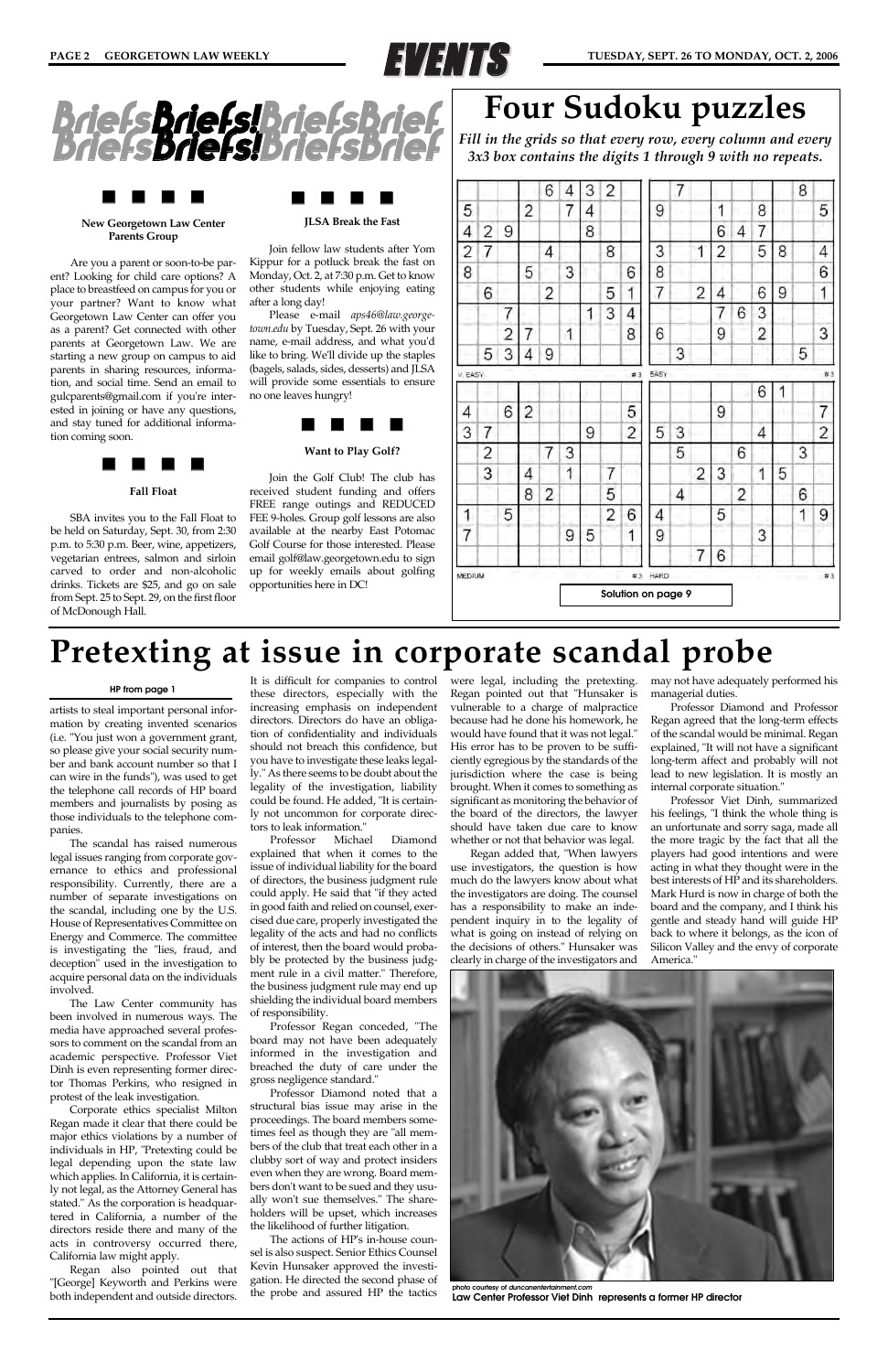

### **DPS recovers laptop**

by Prashina Gagoomal, 1L *Guest Writer*

The pang of losing something you value is indelible, often producing a sinking feeling in your stomach and making you keen to a sense of injustice in the world. But the shock and elation of discovering that the item has been found is far more intense. The story that follows is a true tale of loss and recovery, consisting of a range of characters: a second-year law student, a Department of Public Safety (DPS) officer, a GULC professor, and an Apple PowerBook. Its moral touches upon the limited virtues of technology and upon the potentially unlimited virtues of people.

Two weeks ago, Mike Mancini, 2L, returned to D.C. after a call-back interview, arriving in Dulles airport at 7:55 a.m. Due to a miscommunication with his ride, he was stranded in the airport and, to make matters worse, his cell phone was dead. Mancini went to a pay phone to call his friend, but did not have her number because, well, his phone was dead. That is when he had the brilliant idea of using his laptop to get on Instant Messenger and find out her number. His stroke of genius, however, was shortly undercut by another obstacle: the arrivals terminal in Dulles is the only one that does not offer wireless internet. Mancini was sitting in the terminal trying to get internet service as he saw his ride drive by. In his rush to meet her outside the terminal, he jumped out to the curbside, leaving his laptop open inside the terminal.

Mancini arrived home safely, opened his backpack and, lo and behold, encountered another horrible twist of fate: his laptop was not there. He had left it sitting open, with no password check, in Dulles Airport where he imagined a commotion was stirring - passengers and security guards alike gathering around what would appear to be "a computer bomb." But his bad luck ended there and, in its place, came the kindness of people whose help he least expected.

Mancini returned to the airport where he discovered that a volunteer at Dulles's Travelers' Services, the airport division that helps travelers, had the laptop. The employee returned it to Mancini, being sure to lecture him about the importance of putting a password on his computer. Even this slight reprimand could not diminish

Mancini's joy of being reunited with his laptop. Travelers' Services had also contacted Professor Rothstein, whose name appeared in the student's email account, and DPS. Both Rothstein and DPS Officer Ray Smith called Mancini's phone and left messages informing him that the airport had his laptop. Officer Smith called twice and even offered to send someone to Dulles to retrieve the laptop for him. Mancini did not hear the messages until after he got his laptop back and finally recharged his phone.

When asked why DPS would go to such great lengths to assist a student when it is not required to do so, Smith replied, "The airport would only hold the laptop for 24 hours…We always want to help in anyway possible." DPS, in fact, has a policy when it comes to laptops left unattended around campus. An officer will wait by the laptop for 10 minutes and, if no one appears by then, will take the laptop to the DPS office and place it in lost and found. Smith, a cheery, amiable man, says that such a strategy is preferable to "having the laptop sprout wings and fly away." Hyperbole aside, what DPS calls "thefts of opportunity," particularly those involving bikes and laptops, happen frequently on campus.

According to Smith, DPS's role in this flurry of petty crime is to "protect people's property" through a variety of means: it endorses the STOP (Security Trafficking of Office Property) program for registering laptops in a national database, offers cages where students can securely stow their bicycles, and will even go to the extent of driving to Dulles to retrieve a student's laptop if need be. Yet, in undertaking these measures, along with offering escort services and adding more stops to the Union Station shuttle service since a mugging last year, DPS is also protecting the people behind the property. The greatest challenge that DPS now faces is motivating people to participate in programs like STOP, which are ultimately in their best interest. While they cannot force students to participate in the programs, they do strongly encourage participation.

Mancini surely learned that, at the end of the day, technology does not get a person nearly as far as his fellow human. This lesson was not lost on the student, who expressed his gratitude to both Professor Rothstein and Officer Smith. "I owe them a lot," he said.

by Keith Parsons, 3L *Law Weekly*

On Wednesday, September 20, under overcast skies that threatened rain, dozens of students braved the wind to answer the siren song of free beer for the Corporate Law Association Keg on the Quad. The kegs were set up on the terrace in front of the Sports & Fitness Center, ready to be moved inside quickly if it began to rain.

The event was primarily a networking and publicity event for the Corporate Law Association, which is a relatively new club, having only been instituted in its current form four years ago. Jen Hua, 2L, the enthusiastic and energetic president

of the CLA was on hand, along with Vice President Dana Katz, 3E, and the rest of the officers to eat, drink, and spread the word about their group.

Hua explained that CLA, as opposed to many clubs that may be ideologically or socially based, is primarily a career-oriented organization. It exists to help students who will be going into corporate law find contacts and prepare for life as a corporate lawyer. It was revived four years previously by alumni who realized that it would be helpful to reach out to students interested in corporate law.

Because it was created by graduated lawyers reaching in, as much as by students reaching out, almost all CLA events are sponsored by prominent law firms from the area and beyond. Some firms that have sponsored CLA events in the past have included Clifford Chance, Venable, Dechert, Wilson Sonsini, and Davis Polk & Wardwell.

Because of this legal sponsorship, as well as funds from SBA, the Corporate Law Association has no dues and few actual meetings. They primarily put together free networking activities which all students at GULC are welcome to attend.

The club itself also serves as a networking opportunity. Many students put CLA on their resumes, and when employers see this, it helps spread the word about CLA among the legal community. Because the club is so free-form, and has such a loose membership, there are no elections, with one board simply handing down power to a new set of board members of their own choosing.

Most students in attendance were enjoying themselves, whether or not they were actually making potential business contacts. Hua's exuberant cry of "Beer time!" was a rallying point for those who were ready to have fun. Of course, not all students thought so highly of the event. According to Jacqueline Putnam, 3L, most Kegs on the Quad "don't have enough hard liquor." Perhaps Putnam and others will lobby the SBA to institute a new tradition, "Shots on the Quad," next year.

### **Corporate Law Association keg taps student interest**

"Overall, I believe the store was an incredible success. Unfortunately, it was simply not financially viable in the end," commented Shana Haygood, 3L, former Director of Public Relations of E.A.T. Justice.

President Pepper Harward, 3L, agreed "financially the store was not a success, but that may depend on your definition of success. We did less in revenue than we originally projected in that sense it was not a success. But our revenues increased every month so we were growing in the right direction." He added, "We were pretty close to breaking even."

However, the profit motive did not force General Jurisdiction to close its doors. Harward explained, "the bottom line is that the operations required too much commitment from the students involved." Indeed, the students of E.A.T. Justice were responsible for every detail of the store's operations. From the hiring of employees to the negotiation of vendor agreements, running a convenience store took more time than the five students of E.A.T. Justice could muster.

"Georgetown simply gave them the space; the students were responsible for everything else," offered Cathy Perry-Jones, Director of Business Operations of the Law Center. "The Board members did everything. It was extremely time consuming."

Because the store lacked the financial backing of the Law Center, vendors would refuse to sign agreements unless they had the personal guarantees of the students. This caused several product disruptions of necessary items like bread. Board members would sometimes find themselves driving to Costco to fetch must-have products.

With all that in mind, it may seem hard to picture General Jurisdiction as anything but a success. However, student leaders are quick to point out that the purpose of the non-profit project in the first place was to aid the employment prospects of community members. In this way General Jurisdiction actually triumphed.

"Overall, I believe the store was an incredible success…We developed strong relationships with our employees, and had several stories of suc-

cess," observed Haygood. She offered the example of Bukasa Sula, a former cashier who is now employed with the Law Center security staff. Sula plans to study economics before returning to his home country in Africa. Armed with the employment experience from General Jurisdiction, Sula has a better opportunity to bring his family to the United States.

What then is to happen to the dark space left vacant by General Jurisdiction in the Sports and Fitness Center? Some students would love to see a convenience store in the same location. "The store was very convenient and added some variety to my meals in the way of soups, snacks and frozen dinners. Now I am stuck with the school cafeteria," said Jessica Shook, 3L.

Other students suggested opening a tobacconist, liquor store, dry cleaners, or a juice bar. Many students have heard rumors that a beauty parlor or a book exchange will go up in the store's place, but most want to see the return of a general school store. The problem with a general convenience store is that Georgetown would have to subsidize much of its operations. Larger outside vendors usually stay away from small communities such as the Law Center because few students translate into fewer profits.

According to Haygood, "the school has given no indication of what they might do with the space. I believe it would be in the student's best interest to lobby for a new grocery to be put in there, possibly with the support of Main Campus."

Surprisingly students have a large role to play in the future of the space. Perry-Jones chairs the student/faculty Food and Fitness Committee. "What we do is collectively come together with ideas from the student body and Law Center community about what could we put into that space. We are opening that up for suggestions." The Student Bar Association is still processing student applications for the committee, but "once students are appointed, we will talk about the E.A.T. Justice space. We need ideas that would be beneficial to everyone and have an impact on the community." It remains to be seen what will be of greater impact than General Jurisdiction.

# **General Jurisdiction** *forum non conveniens* **after a year**

#### **GENERAL JURISDICTION from page 1**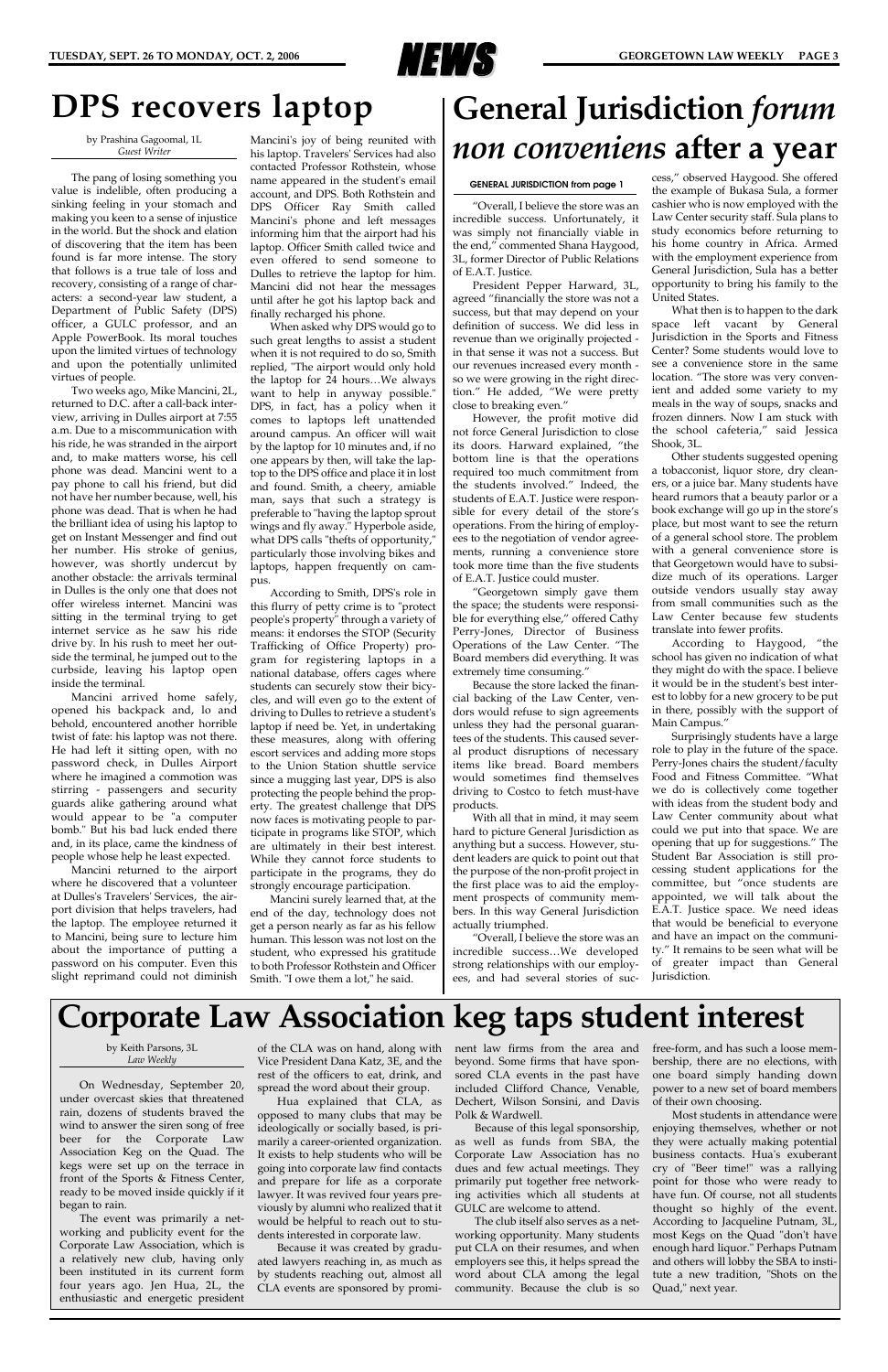

**I got puns to my head, I think I'm going down…**

**On Campus**

**Tuesday, Sept. 19**: A bag containing a Dell laptop and a cell phone was stolen after being left briefly unattended on a bench outside the Harrison Institute/Mail Room area of the first floor of McDonough.

#### **Around Town**

**At GWU, ID is apparently a problem (Thursday, Sept. 14)**: A man who is a permanent resident in Aston Hall became disruptive and yelled at a UPD officer in the lobby of the building. He was apparently upset he had to show his ID to an officer in the building, but calmed down and showed the officer his ID. No word on whether this is the next step in GWU's harsh "vague ID" policy, but it's likely that this young man did not come up with the brightest ID-ea.

**Also at GW, don't "come on, feel the noise" (Sunday, Sept. 17)**: UPD officers responded to a loud noise complaint in Thurston Hall and soon came to find a party with alcohol. The 11 partiers were all underage and were sent home. Just goes to show that while you can fight for your right to party, you can't do so by playing "Fight for Your Right to Party" too loud.

**At AU, don't bag the keg (Tuesday, Sept. 19)**: An unidentified resident assistant received two death threats after breaking up a dorm party in Centennial Hall. The fiasco began before 11 p.m., when a person was caught trying to bring a keg into the hall in a duffel bag. A search then ensued, which led the RA on duty to a room in the hall populated by individuals in club attire. The RA attempted to intervene, but as the partygoers dispersed, he allegedly shouted "don't try to escape, we've caught you."

However, the break up was broken up when a fire alarm sounded. After the RA who broke up the party went home, he found a threatening note on his whiteboard. Later in the night, he was awakened by a sound at his door, and found a knife stuck in his door. Those who are responsible for the knife incident could be expelled and face criminal charges.

with the FDA on trying to assure that have been but into place to ensure that similar standards are adopted. Another example of the discrepancies such as these of technical barriers to free trade are the size of baby food jars in the two countries.

> There is no word on whether the perpetrators, if caught, would be eligible to apply for jobs with New Jersey unions, though he or she might not find any work with secret liquor stores.



### **1Ls find pro bono not just for pros**

by Victoria Taylor, 3L *Law Weekly*

On Thursday, Sept. 21, members of the International Law Society visited the Canadian Embassy, located near to the Law Center at the corner of Pennsylvania and Constitution. The students, who professed an interest in learning about US-Canada cross-border trade and bi-lateral security issues, were both international and American.

The students were first led into the briefing room, where a trade liaison officer educated them on the volume and quantity of cross-border trade. The statistics offered were impressive. Canada and the US have the world's most robust trading partnership. Over \$1.3 billion worth of goods and services and 3 million people cross the border on a daily basis. Other statistics offered by the officer were also interesting. For example, while one might think that it is the northern border states that profit the most from US-Canada trade, Texas benefits to the tune of \$17 billion a year and trade with Canada supports 369,000 jobs in the state.

The liaison officer also spoke about the dispute resolution mechanisms under NAFTA and how the two countries were trying to further strengthen the agreement. An embassy staffer spoke about how US regulatory authorities were increasingly communicating with their Canadian counterparts to ensure that they adopt similar standards for content and labeling of products. For example, the US and Canada require different nutritional information to be printed on food products. The trade liaisons at the Embassy are working

The trade liaison also spoke about how the NAFTA countries are working to adopt similar Point of Origin classifications, so as to determine if products moving in commerce amongst the three countries are subject to tariffs. Offering the example of a chair manufacturer in Canada who imports wood from Germany, table legs from Australia, glue from Thailand and screws from the U.S., she asked from which country the table should be labeled as originating.

The group then met with a representative from the Royal Canadian Mounted Police. He spoke about how the RCMP is communicating with the FBI and other domestic law enforcement agencies in the post-9/11 environment. He explained the difficulty of exchanging classified information in order to intercept possible wrongdoing, but still shielding the information enough so that sources or methods are not visible. The problem of obtaining a wiretap or warrants with such shielded information was also discussed. Unlike the U.S.'s FBI, Canada's law enforcement body, the RCMP, is separate from its intelligence-gathering body, the Canadian Security Intelligence Service. He spent some time talking about the pros and cons of the two systems.

In particular, he spoke about the unprecedented level of communication and assistance undertaken by both countries after 9/11. He noted that since those first few weeks and months after 9/11, more safeguards

information is not misused, as it was in the case of Maher Arar, recently in the headlines. The RCMP advised US authorities that Canadian citizen Mr. Arar was in some way linked to al-Qaeda. Mr. Arar was detained by US officials when flying through New York and sent to Syria by the CIA, where he was allegedly tortured. The Canadian House of Commons recently offered Mr. Arar and his family a full apology.

The literature handed out at the Embassy noted how Canada and the US are partners in the War on Terrorism. While Canada was not, and is not, in Iraq, 16,000 Canadian Forces personnel are deployed in Afghanistan and the Gulf Region and 20 Canadian warships are in the Persian Gulf. Canadian Forces personnel are also active with NATO troops in the Balkans and in Haiti.

### **ILS is GULC's ambassador to embassy**

in the D.C. Metro Area that have expressed their willingness to Georgetown to accept them as volunteers, Eaton said. Examples include domestic violence clinics where students can assist victims, the D.C. Employment Justice Center, D.C. Family Court, and the other organizations where the student panelists volunteered.

Kendrick Wilson, 2L, who volunteered at Public Employees for Environmental Responsibility (PEER), was the first student to talk about his experience. He did legal research as part of PEER's effort to save the jobs of the employees of the Fish Passage Center on the Columbia River. One of the things he found most rewarding about his experience was that, "we knew there were people who were going to lose their jobs if we didn't do this." Francis Chang, 3L, then talked about her experience volunteering as a 1L at the Asian Pacific American Legal Resource Center, where she helped to staff a hotline used by Asian immigrants in need of legal advice and help. Although many of the callers' native languages are Korean, Chinese, Indian, and even Sri Lankan, Chang noted that volunteers need not have Asian language experience. "A couple of hours a week doing

something out of law school is going to be really, really rewarding…and refreshing," she told the audience.

For Erin Sullivan, 3L, who spoke next, volunteering at the Center for Individual Rights provided experience that she said really helped her as a summer associate later. She agrees with Eaton that making time for a pro bono experience during your first year is a good decision.

"I would have no time to do this now," she said. "If you want to do this, I would take advantage of it this year." The next pro bono experience that students learned about was that of Paige Willan, 2L, who volunteered at the D.C. Employment Justice Center's Workers' Rights Clinic. In addition to the opportunity it allowed her to assist low-income workers in receiving much-needed legal help, a major benefit of her experience there was the interaction she had with new, "nonlaw school" people. "Pro bono was a great opportunity to get out into the community and talk to people I would not normally get to talk to," she said. Rather than just talking about his experience working at D.C. Legal Aid, David Rosen, 3L, actually demonstrated to the audience how helpful pro bono experience can be in job interviews. He had a member of the audience ask him to mock interview questions he had written, and answered them by referencing his time spent doing pro bono work.

"Having a sense of balance is important," he added. The way he looks at it, he said, "You have your friends vitamin, family vitamin, and school work vitamin. One of your vitamins should be pro bono."

Throughout the session, Eaton answered students' questions about the pro bono program, including some about the selection process and the amount of time that is required of students who participate, which is

usually five hours or less per week.

She also talked generally about the transformation that has occurred in how the legal community views pro bono work. "The culture has completely changed," she said, citing the fact that there are many firms where attorneys can earn billable hours for doing pro bono work and that there is a proven connection between students' participation in pro bono work during law school and later as attorneys.

Sarah Nealen, 1L, who attended the session, was originally drawn to Georgetown by its emphasis on public interest causes and experiences. Because of this emphasis, she said, "I'll have that many more [pro bono] opportunities, and [public interest work] will be part of my education."



**photo courtesy of Canadian Department of Foreign Affairs and International Trade ILS members visited the Canadian embassy, located near GULC**

#### **PRO BONO from page 1**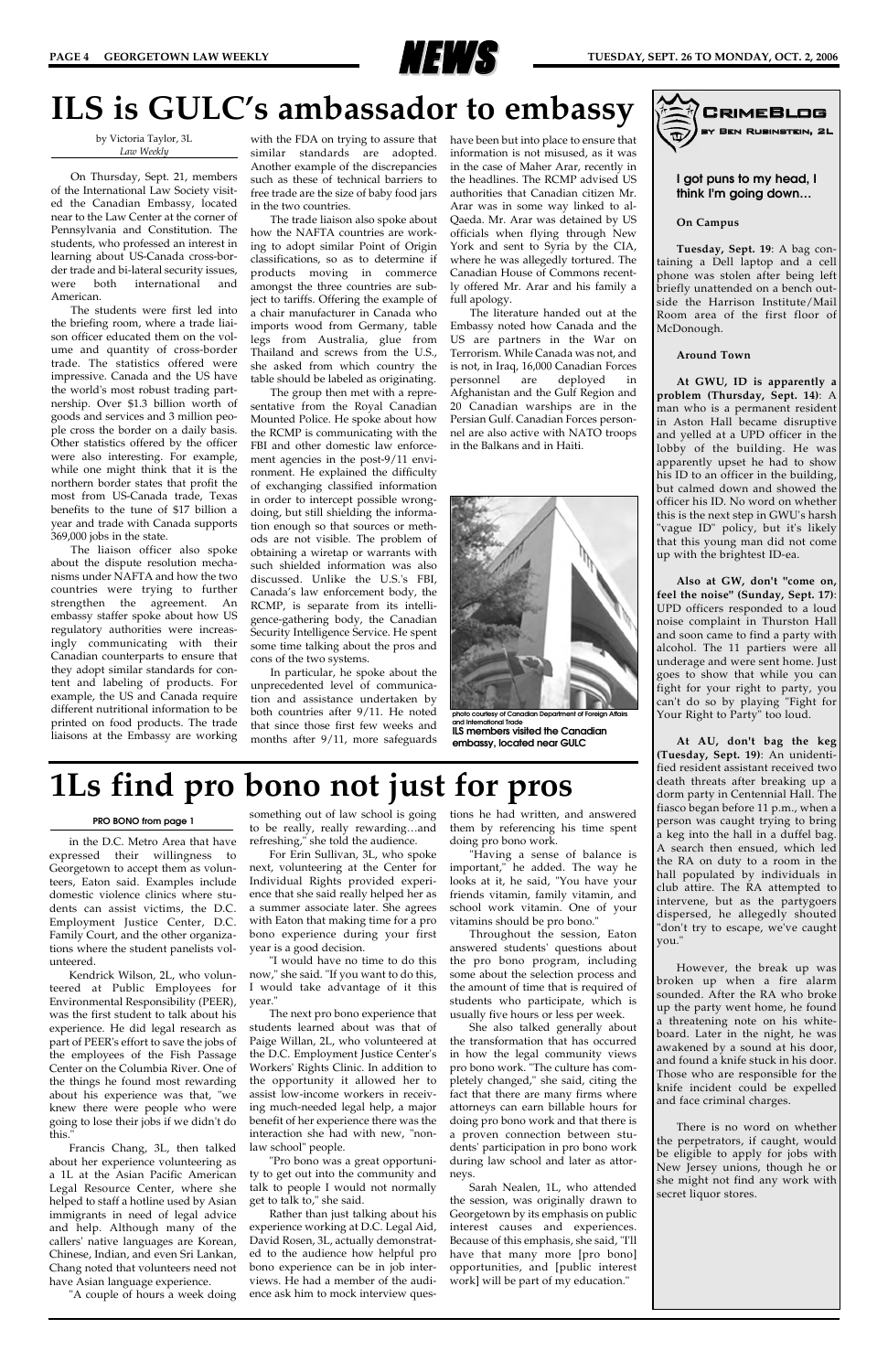address what they characterize as deficiencies in the on-campus foodservice.

One of the resolutions, submitted by Kristen Detwiler, 2L, Jared Joyceschleimer, 3L, Andrea Tazioli, 3E, and Jen Walrath, 3L, calls for the Market Café in McDonough to serve food until 6:30 p.m., thus allowing evening students who arrive straight from work to grab a bite to eat at the Law Center. Although the SBA last year passed a resolution requesting that Bon Appetit keep Market Café open until 7 p.m., Detwiler claims that the Café is not really open in the evenings due to understaffing and station closures. The resolution also calls for a more robust staffing of the dining areas during peak hours to reduce student wait times. The other resolution, submitted by all four of the students who called for later food service hours, in addition to Henry Hunter, 2L, calls for Bon Appetit to make several changes related to the actual food served in the dining areas. It calls for the use of fresher food ingredients in the preparation of foods and date stamps on all pre-packaged foods, as well as for the separation of condiments from pre-packaged foods. It encourages the dining facilities to make pre-packaged kosher foods available to all students and to make the drinks in the

coolers colder. The resolution also calls for several other menu-specific changes, including the reinstatement of some of the menu items previously featured at Courtside, the use of thinner panini bread and the reinstatement of both Salad Thursday (at Courtside) as well as Taco Tuesday (in Market Café).

Detwiler noted that "we don't necessarily dislike the new additions to the menu, we're just unhappy that they took away the old favorites." She pointed out that the resolutions were not seeking largescale changes but rather changes to "little things that would not be that difficult."

Joyceschleimer, who also served last year on the joint studentadministration Food and Fitness Committee, echoed much of the sentiment expressed in the resolution. He noted that he had personally received negative comments on the changes from students, who had complaints both about slow service and about the freshness of food. He did point out that much of the service problems can be attributed to the high turnover in what is essentially a nine-month food service operation. He did, however, express optimism that Bon Appetit would bring back the big-ticket menu items that had been removed. Joyschleimer seemed excited about the upcoming changes. "I'm optimistic about what we're going to see." He also said that the committee "want[s] student suggestions." Meanwhile, he called attention to the success of the new coffee bar in McDonough, which could be a harbinger of the success of other new food service experiments.

Cathy Jones, who is the director of Business Operations at the Law Center and the chair of the Student-Faculty Committee on Food and Fitness noted that the joint studentadministration committee generally tended to collaborate to solve any problems with the contracted services, and she was optimistic that any student complaints would be productively resolved by the committee. Jones spends a lot of time walking around the dining areas at peak times, hearing what students, faculty, staff and guests are casually saying to each other about the food service. While she acknowledged that there had been complaints about the lines and the prices, she noted that the organic and local foods that Bon Appetit uses tend to cost more. She also pointed out that many students had complimented the appearance and snacks at courtside as well as the pre-packaged grab and go foods available at both facilities. While she acknowledged that it was tough to please everyone, she seemed positive about the direction in which the on-campus food services were moving. Among the students eating in the dining facilities on Monday, reactions varied when asked about the state of the food services. Some, like Jen Clark, 2L, didn't see what

all the fuss was about. "I didn't notice the changes. I lived in Gewirz," said Clark, explaining that she prepared her own food in her kitchen when she lived on-campus.

Others, like Jennifer Dillard, 2L, had mixed opinions. "Over the summer, the quality seemed worse than it had been." But, she said that "since school started, I've noticed that there are a lot more vegetarian options, and I appreciate that."

However Ateesh Chanda, 2L, another Market Café diner, was not so kind, complaining that "the sandwiches are sloppy and overloaded with condiments."

Over at Courtside, there were also varying opinions, with Julia Cianfarini, 2L, praising the new choices. "It's better. I feel like they've added healthier choices." Mike Molowan, 3L, was not nearly as thrilled with the changes. "I feel like they should bring back last year's menu," he said. Given the wide divergence of opinions on this contentious issue, students might be happy to hear that General Manager Triplett would love to interact with the students regarding food choices. "We're here to serve the students,' she noted.



### **Brooks joins Law Center with wealth of experience**

#### by Tiphanie Miller, 2L *Law Weekly*

In addition to four other new professors, Georgetown Law Center has recently welcomed Professor Rosa Ehrenreich Brooks to its faculty. Professor Brooks has served as a visiting professor at the Law Center previously,

while also serving as an Associate Professor of Law at the University of Virginia Law School, whose faculty she joined in 2001. The previous year she fulfilled a fellowship at the Carr Center for Human Rights Policy at Harvard's Kennedy School of Government. During that same year, from 2000 to 2001, Professor Brooks also served as a consultant to both the Open Society Institute and to Human Rights Watch.

Before her fellowship at the Kennedy School, Professor Brooks worked as a Senior Advisor to the Assistant Secretary of State for Democracy, Human Rights and Labor in the United States Department of State. While working in the State Department, Professor Brooks was an active participant in the United States' negotiating team for the International Criminal Court, and also worked extensively on issues in human rights trouble spots such as Kosovo and Sierra Leone.

Prior to her work in the State Department, Professor Brooks taught at Yale Law School as a Lecturer in Law, and also served as Acting Director of Yale's Orville H. Schell Jr. Center for International Human Rights Law and as the faculty supervisor of the Allard K. Lowenstein International Human Rights Law Clinic.

Throughout her experience as a professor both at the University of Virginia and at Georgetown Law Center, Professor Brooks has maintained her consistently active involvement in a multitude of organizations and foundations committed to advancing human rights and awareness. Professor Brooks has served on the Board of Directors of Amnesty International USA, from 2002 to 2003, and she also continues to serve on the Advisory Committee of the Human Rights Watch Children's Rights Division. Professor Brooks is also a term member of the Council on Foreign Relations and is a member of the Executive Council of the American

Society of International Law.

In the past, Professor Brooks has published on a large range of legal issues from tort and employment discrimination to privacy rights, but her current legal scholarship and research has focused on human rights, post-conflict rule of law issues and the law of armed conflict. Professor Brooks writes a weekly column in the *Los Angeles Times* that focuses on foreign policy, human rights and national security issues, and her articles and opinion pieces have appeared in other publications, including the *Washington Post* and *Harper's Magazine*. In 1994, Professor Brooks authored a book about her experiences at Oxford, entitled *A Garden of Paper Flowers: An American at Oxford*. This fall, a book Professor Brooks has co-authored with David Wippman and Georgetown Law Center Professor Jane Stromseth, entitled *Can Might Make Right?* will be published by Cambridge University Press. The book centers on the incredibly difficult issues that arise when attempting to restore the rule of law in the aftermath of military interventions.

Professor Brooks has received degrees from Harvard, Oxford and Yale Law School. This year at the Law Center, she will be teaching courses including International Law I: Introduction to International Law and a Law and Violence Seminar. Professor Brooks is the daughter of journalist and activist Barbara Ehrenreich (*Nickel and Dimed: On (Not) Getting by in America)* and married to literary critic Peter Brooks, Sterling Professor of Comparative Literature at Yale University.



**Professor Brooks is one of five new faculty members joining the Law Center**

### **Food frustration foils power-lunching students**

#### **FOOD from page 1**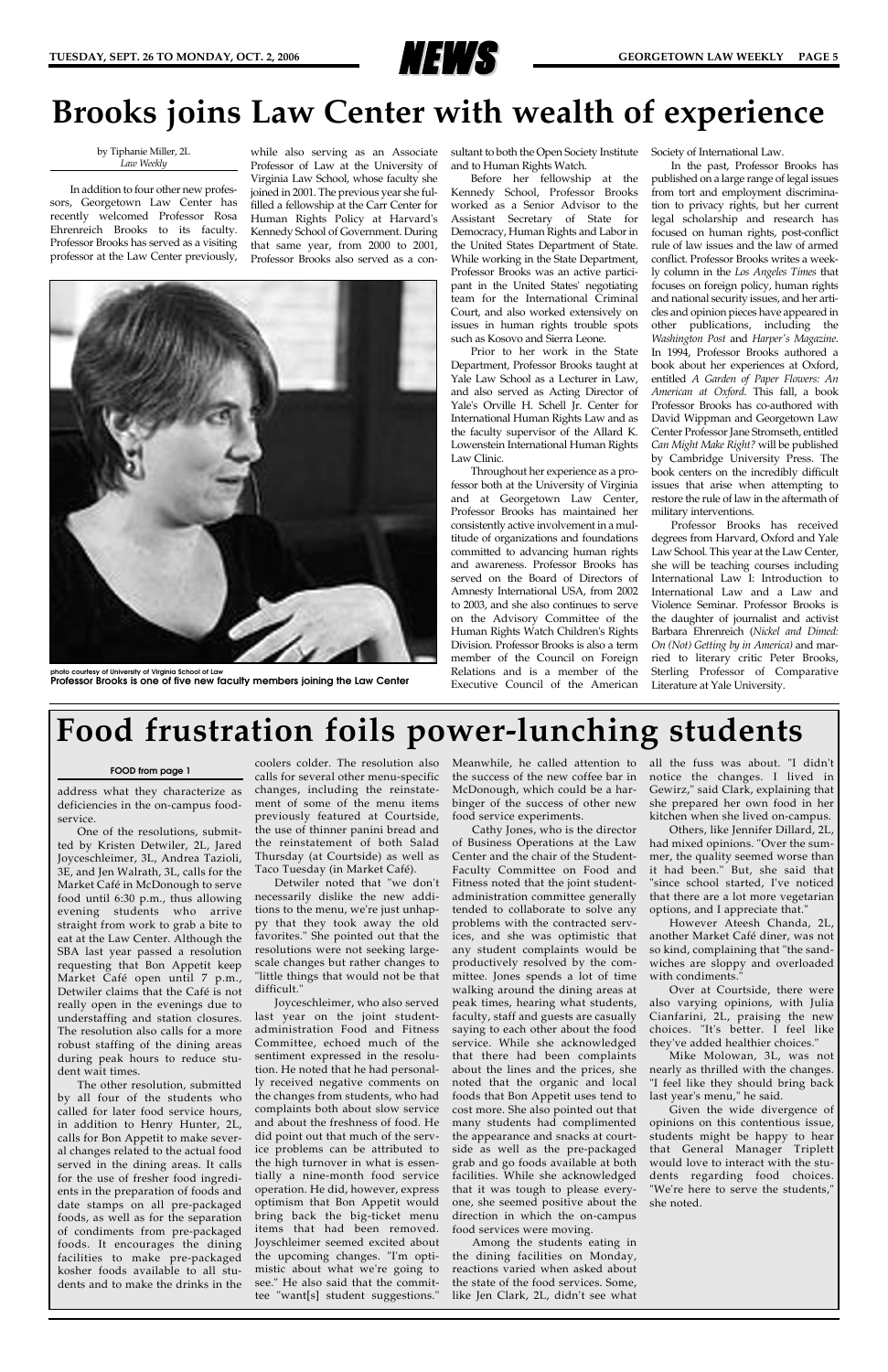

Adam Taylor, 1L *Guest Writer*

Soccer balls were literally bouncing off the walls. They were ricocheting off of the pads on the walls and off the curtain hung across the middle of the gym. The goals, nothing more than PVC pipe and netting, fell apart anytime a hard shot hit the post instead of the back of the net. Teammates standing at corners of the court shouted encouragement and advice at the players on the court before ducking out of the way of a fast-moving ball. Shins were bruised, and goals were scored. Indoor soccer had arrived at the Law Center. Intense was a common word heard during and after the match. In the end, the *Well Hung Jurists* topped *Benfica* by a score of 7 goals to 6, holding off a late charge from the team of 3Ls.

The indoor league, which plays on the basketball courts of the Sport and Fitness Center, pits teams in a 5-on-5 match for two twenty minute halves. Unlike the outdoor variety, there is no goalkeeper in indoor soccer. No players can use their hands. And where you would normally find a sideline painted on the grass, there is a wall instead.

Chris Dolan, 3L is the captain of *Benfica*, named for his favorite Portuguese soccer club. Dolan is enjoying the league, and his excitement shows. "I wish the season was longer, and I hope they do it again in the spring." *Benfica's* opponents in the match, *Well Hung Jurists*, comprise the

core group that founded the soccer club here at the Law Center.

Georgetown Law is known for, among other things, its strong international presence. It might be surprising, then, that until recently, there was no club here for the world's most popular sport. Of course, that all changed when D.D. Davis, 2L, and some friends started FC GULC, the soccer club. The "FC" moniker is a common mark among soccer teams around the world, standing for "football club" and typically followed by the name of the club's home city or neighborhood.

The core group of FC GULC formed last spring to compete in a post-graduate indoor soccer league on Main Campus. The Law Center's team defeated the Medical Center's representatives to win the championship in that league. Many of the players from that team, including Davis, Eric Charleston, 2L, and Olisa Anwah, 3E, are still together, playing as the *Well Hung Jurists* in the Law Center's own inaugural indoor soccer league.

Soccer reached a new height in American culture last summer, during the FIFA World Cup. All sixty-four matches were broadcast in high definition on ABC, ESPN, and ESPN2. Unlike the 2002 World Cup in Korea and Japan, when American fans were forced to wake up at two or four o'clock in the morning if they wanted to watch, the matches this year were shown in America during the late morning and afternoon, a fact that certainly helped boost the ratings. The

excitement over the sport stemming from the World Cup extended beyond the television. "I think there's a soccer fever in America right now," said Anweh. He hopes that the soccer club can build on that momentum and increase its membership and activity.

Not that the club's membership is particularly lacking. At present, the club boasts over 90 members. Outside of the intramural indoor league, many law center students play together in a city outdoor league every weekend. Because of this familiarity with one another, they seem to know where their teammates will be on the floor, making plays that look almost practiced.

The club and league might never have happened, though, had it not been for the efforts of Davis, who played soccer during her undergraduate years at American University. "D.D. is the engine behind all of this," said Charleston, about FC GULC and the intramural league. "She pulled me out of retirement."

Davis has been playing soccer as long as she can remember, as has Charleston. They each played for traveling teams when they were younger and then for their high schools. Anweh got a later start. His family moved from the U.S. to Nigeria when he was five, and, not having played soccer before that, he was behind the other kids. When he moved back to the United States in high school, he was suddenly one of the best on the field. "They all thought I was really good,"

he explained.

Of course, the club does more than field its own team. It hopes to form more competitive and recreational teams to play both within the Law Center community and in the greater D.C. community. It plans to organize viewing parties to watch big matches. More than anything, it wants to spread the love of soccer that its members all share. Said Davis, "Playing soccer has provided a great opportunity to meet and interact with students from other years and sections. In addition to winning soccer games together, we have also formed many lasting friendships."

FC GULC is always looking for more people to play, especially girls. Students of all skill levels are welcome, from those who have played enough to have retired and come back to those who have never even kicked a ball. To get involved or find out more information, email D.D. Davis at *dld25@law.georgetown.edu*.

### **Soccer club gets its start in intramural league**

Zeeshan Hafeez, 2L *Law Weekly*

Apparently, our readers don't care anymore for the Division I-AA football team's weekly "almost victories" and would like instead to hear about a greater diversity of sports. So this week I will not tell you in great detail about how the Georgetown Hoyas (1-3) nearly overcame a 20-0 halftime deficit against the Columbia Lions (2-0) (they ended up losing 23-21 in case you were wondering). I will also skip trying to convince you to go to main campus this Saturday for the free game against Patriot league rivals the Colgate Raiders (1-2) (a game the Hoyas can and should win). Instead I will devote more coverage to the winners, as in the two undefeated Georgetown Law intramural football teams participating in the graduate league on main campus, the J Deez (won 35-0 this week) and 12b6ers (won 14-13 this week). Unfortunately, it was a losing week for Georgetown sports, as I will show in my roundup of the major Georgetown sports teams' news of note. First, the Hoyas suffered two losses in college soccer, one of the sports where the Hoyas usually perform well and are a part of the DI Big East Conference. The men's team (2-6-0) faced off against the Connecticut Huskies (5-2-2), and played them closely for fortyfive minutes. After a little over ten minutes, however,the Hoyas were down 2-0 after two quick strikes by the Huskies. The Hoyas ended up scoring one goal, but they finished behind 3-1. The other losers were the Lady Hoyas (3-5-3), who continued their scoring drought and by their fourth straight game in a lackluster performance at home against Seton Hall Lady Pirates (5-5-0).

In other losses, the Georgetown



Volleyball team dropped its Big East Opener to Seton Hall 3-1. Following the path of the soccer team, the Hoyas lost their fourth straight game falling 5-8. The women's golf team didn't exactly lose, but it did finish 12th out of 14 teams at the Lady Irish Invitational. No one can really call that winning and everyone can see that there has been a lot of losing. So, it seems like for the most part, the Georgetown

undergrad campus is full of losers. At least that is, when it comes to Fall Sports.

However, don't worry all you Georgetown undergrad alums, I'm not dissing all of you. We all know that the basketball team made it to the Sweet 16 last year and will win it all this year (yes, I said it and yes, I believe it). And thank goodness for the Lady Hoyas Field Hockey team, which believe it or not pulled off a win against Bucknell Lady Bisons on Saturday 4-3. The Hoyas, down 3-1 at halftime, scored three unanswered goals in the second half to win the game. Perhaps it comes as no surprise that it was in a sport that both Harsha Rao's and my people both are historically superior at. I'll try not to focus on the teams 3-5 record, but I will point out that Bucknell was 4-3 going into the game. Law school sports news haven't heated up much more since last week's report. A dance club has formed and had its first practice this past Saturday with a local hip hop dance coach. The next lesson will be in belly dancing and is open to the law center community. One thing I can tell you about the dance team, it's a win-win situation for everyone involved. You'll have to attend the next session to truly understand what that means. The best thing about going is, well you just can't lose, and that's saying a lot if you're a Hoya.

**photo courtesy of guhoyas.com Georgetown men's soccer fell this past weekend to UConn 3-1**

### **Women's Volleyball**

v. Marquette Friday, 7 p.m. @ McDonough Arena

v. Syracuse Sunday, 2 p.m. @ McDonough Arena

#### **Mens's Tennis**

v. George Washington Friday, 2 p.m. @ McDonough Tennis Complex

### **Men's Soccer**

v. Seton Hall Wednesday, 1 p.m. @ North Kehoe Field

### **Softball**

# This week's GU | **Hafeez Hoya Report - Winners**

v. George Washington Saturday, 9 a.m. @ GW Mount Vernon campus

v. George Mason Saturday, 11 a.m. @ GW Mount Vernon campus

### **Football**

v. Colgate Saturday, 1 p.m. @ Hamilton, N.Y.

### **Georgetown Law Sports**

**Georgetown Law Softball** Saturday, 11 a.m. @ West Patomac Park

**Georgetown Law Rugby** Friday & Sunday, 2 p.m. @ 3rd and Madison, National Mall

# **This week's GU**



**photo courtesy of D.D. Davis, 2L D.D. Davis, 2L (top-left) and Olisa Anweh, 3E (bottom-left), after winning the indoor soccer league championship last spring**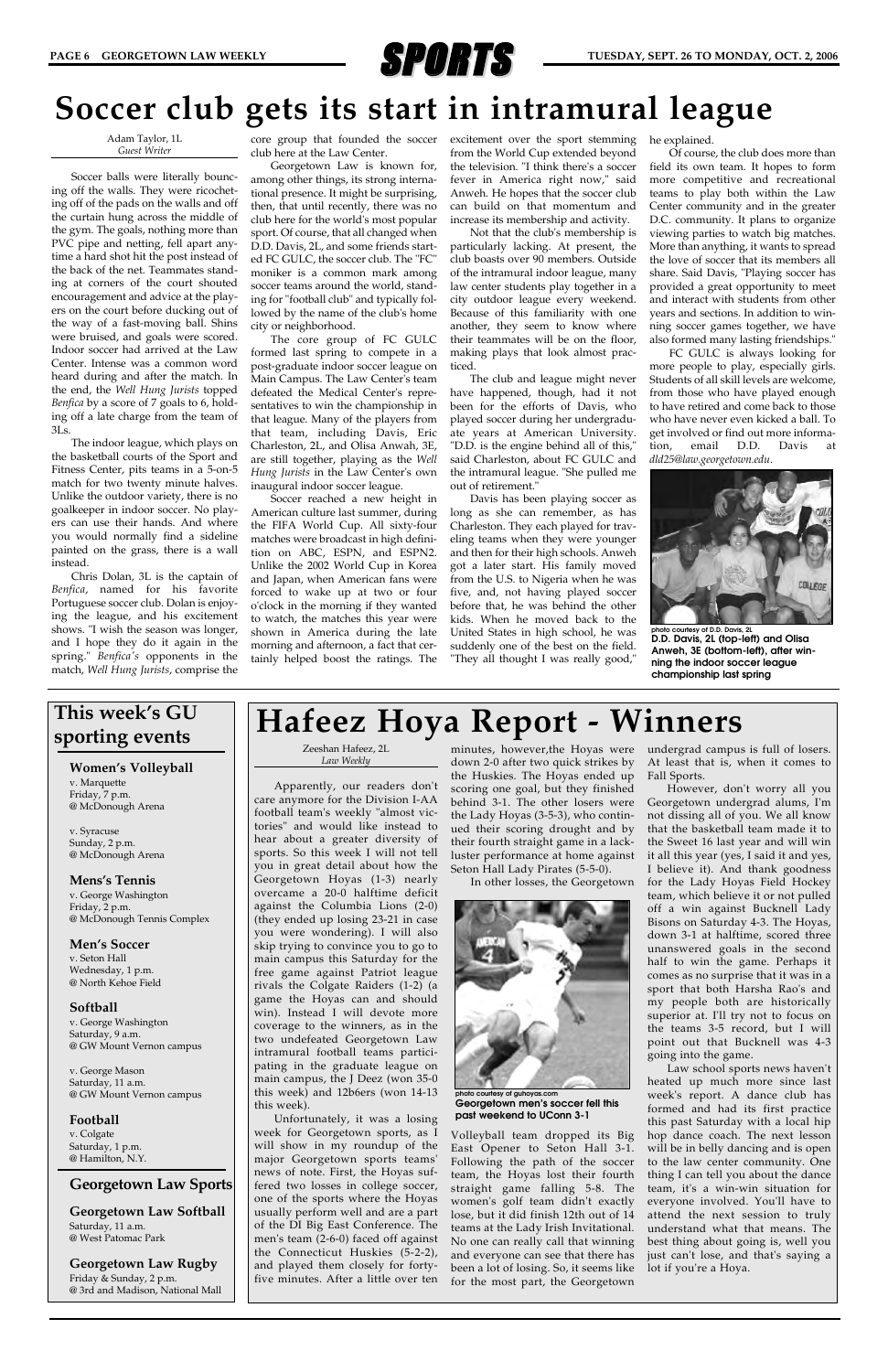

Victoria Taylor, 3L *Law Weekly*

Hockey season is upon us. For those of you new to hockey or for those of you new to D.C., preseason is a great way to get to know the Caps. The stands are empty, the seats are cheap and the Washington Capitals have one of the league's true superstars, last year's rookie of the year, Alex Ovechkin. Over the summer, the team let longtime captain Jeff Halpern lapse to free agency and picked up some journeymen, notably Richard Zednik and what may be the league's last old scrapper, now that Tie Domi has retired, Donald Brashear.

Now, smart people will disagree about the best way to see hockey. Some say you need to be midway up in one of the 100s sections. These are usually well-heeled partners at law firms. Purists say to learn the game there is no better way than sitting in the nosebleeds, seeing the game from above and getting uproariously drunk. Anyone with small children, or whose reflexes have been sharper, will want to make sure they're out of errant puck range.

I, on the other hand, maintain that the best seats are in the first row behind the player's bench. I tested my theory last Wednesday, at the Caps' preseason opener against the Tampa Bay Lightning. Coincidentally, it was also Ovechkin's 21st birthday. My brother and I sat down directly behind Coach Glen Hanlon. From our vantage point we could see Hanlon's plays on a cheat sheet and hear him call out lines from behind the bench. We could have, had we had the guts, reached through the spacing in the Plexiglas and grabbed ourselves a shirtful of our favorite Cap. Considering the way Brashear stared down one Lightning goon, we were pretty sure we were not going to attempt to offend anyone on that bench.

Other interesting notes: Coach Hanlon's heart must have skipped a beat every time Ovechkin tucked his shirt into his shorts on one side only, Gretzky style. Why, you ask? In his youth, as a former pro goalie, Hanlon surrendered Gretzky's first NHL goal. Alexander Semin nearly

knocked himself over at least twice after getting a hit of the smelling salts after two separate shifts. Very few things are funnier than a large sweaty man on thin blades of metal stumbling backwards in an enclosed area and nearly eating it after reviving himself.

The new Caps team is definitely still Zamboni-like: smoothing out the rough parts and trying to glaze over some pretty deep lineup gashes. It lacks a really solid supporting cast for Ovechkin. Its defense, while strengthened by Brian Pothier, really

has no big guys - guys you desperately need when you've got talent like Ovechkin up front and Olie Kolzig behind them. Kolzig is 36, but at 6' 3" and 235lbs, makes up what he may - and that's a big may - have lost in agility with some serious spaceeating in the net. Hell, he's the second heaviest player on the team. However, he still puts up the worst stats of any starting netminder. And all their good players, for some obscene reason, are left-wingers.

On the upside, they have some serious talent out there. Left-winger Ovechkin defies virtually all hyperbolic superlatives I want to throw in his direction. He is so good it hurts to watch. Brashear (another left-winger) can move with such surprising speed and grace that you're immediately reminded of why this brawler is still in the new, squeaky-clean NHL. But he's keeping one eye on Ovechkin, just to remind anyone on the other team that he's still got what it takes to come up with a mean jersey pull. Yet another solid left-winger, Alexander Semin was signed by Washington in 2002, but went back to Russia to play after a year in the NHL. He's back

and has the skills to get himself some serious points, particularly if he puts on some pounds. They've also got some decent talent in their farm team, defenseman Sasha Pokoluk in particular.

For the Caps to make it to the playoffs, as Ovechkin has promised they will, they're going to need to start gelling, stat. Playoff runs, contrary to popular opinion, are made in the first few weeks of the season. This Caps team has the experience to go out strong, as well as the youth to power through in the spring. The key is to get the machine working together now, rather than having it fall into place by Christmas. For this to happen, they're going to need to get the lines down quick, start winning faceoffs and learn how to shovel the puck up to Alex.

## **The way to see hockey front row seats at a Caps preseason opener**



**photo by Victoria Taylor, 3L Ovechkin sits within striking distance of nearby fans and writers**

Harsha Rao, 3L *Law Weekly*

It's amazing that the defending champion Chicago White Sox are on pace to win more than 90 games, yet this season will go down as a complete disaster. Now don't get me wrong, I'm still basking in the reflected glow of the White Sox' dominant postseason run last year. They went 11-1, tied for the best record in history and also ran off a string of four straight complete games just to humiliate the Angels. But the downside of that success was that the Sox heaped high expectations on themselves for this year. See, that's the worst part: the false sense of hope created by the White Sox victory last year. It's like on *Family Matters,* when uber-nerd Steve Urkel kept pursuing Laura Winslow. Urkel was so lame that he made fellow *Law Weekly* writer Erik Kenerson, 3L, seem cool, but at least you knew what you were getting: a skinny kid with big glasses and terrible fashion sense. But then Urkel invented a machine (if you've never seen the show, stick with me here) that enabled him to transform from geeky Steve Urkel into the ultra-suave Stefan Urkel. Laura loved Stefan, but, invariably, nerdy Steve Urkel would always return. That's what happened to the White Sox. They were always the Steve Urkels of professional baseball, but then last year they somehow transformed into Stefan Urkels and won the championship. But like Stefan, the champion White Sox had to revert to the phenomenal underachievers they really are, and, like Laura, I feel shafted. But then again, to be a true Chicago sports fan, you always have to expect that your team will fail, and then drown your sorrows in Chicago's very own Old Style, the nastiest beer ever created by man.

What hurts the most is that the White Sox created hope when they finally won the World Series. But despite a successful off-season where GM Kenny Williams reloaded the offense while maintaining the exact same pitching staff, the Sox actually have a worse record than last year. I mean, that's as confusing as the *Law Weekly's* decision to give Zeeshan Hafeez, 2L, more articles. But, in an effort to understand, I've analyzed the reasons why the Sox have been hurting. 1 - Ozzie Guillen was silenced. Earlier in the season, the Sox' loudmouth manager Ozzie Guillen ripped one of the most hated sports writers in the nation, Chicago's very own Jay Mariotti, calling him an epithet for a homosexual. Homophobic insults aside, Guillen did what every sane person in America wants to do: tell Mariotti to shut the hell up. And besides, the Sox were winning when Ozzie was angry, unrepentant, and public enemy number one. The moment he was called out by his GM, and was effectively told to shut up or be fired, the Sox stumbled to a sub-

.500 record over the rest of the season. Am I going to blame a sportswriter for the Sox' demise? Of course.

2 - Frank Thomas, unifying force of hate, is traded. Frank Thomas has two things going for him: an amazing swing and a personality that makes you want to take a swing at him. Whenever Thomas played, he could carry the Sox with his bat, but his prima donna personality inevitably drove the team to pieces. When Thomas was on the bench last year, he served as a rallying point for the rest of the team. Latin pitchers, black hitters, Ozzie Guillen, all were linked by their shared hatred of Frank Thomas. But the Sox chose not to re-sign Thomas in the offseason, ignoring the Hate-Rallying-Points (HRP) Thomas gave them. Thomas's new team, the Oakland Athletics, with their keen eye to statistical analysis, are now bound for the playoffs with a superior HRP score, while the Sox are set for a long off-season.

3 - Mark Buehrle's arm fell off midway through the season and was surgically reattached by a drunken Marion Berry. There's really no other explanation for Buehrle's baffling failure in the second half of the season. Buehrle, the rock of last year's pitching staff, has been pitching like Jose Canseco over the past two months. Case in point: before the All-Star Break, Buehrle had a 4.02 ERA; after, he has over a 6.00. There are no signs of injury - it's just that Buehrle's been awful. The 2005 Sox won with strong frontline pitching. Buehrle and his reattached arm have been bad this year, but he's just representative of the Sox' crappy pitching as a whole.



The Sox put up a good fight, but are now officially out of contention to make the playoffs. Both the hated Minnesota Twins and the Detroit Tigers, a team that lost 119 games three years ago, are ahead of the Sox. In the end, Stefan Urkel seems too good to be true because he is. You're glad he showed up, but he makes the real Steve Urkel seem even worse than before. Oh well, at least the Bears are still undefeated. At least until Rex Grossman breaks his leg in five places. And the cynical Chicago sports fan comes back out.

### **Harsha Rao is better than you**

### **How to lose your way to the top**

**photo courtesy of www.kellie.de White Sox = Steve Urkel**



**photo courtesy of www.msnbc.msn.com Ovechkin takes over for the Caps**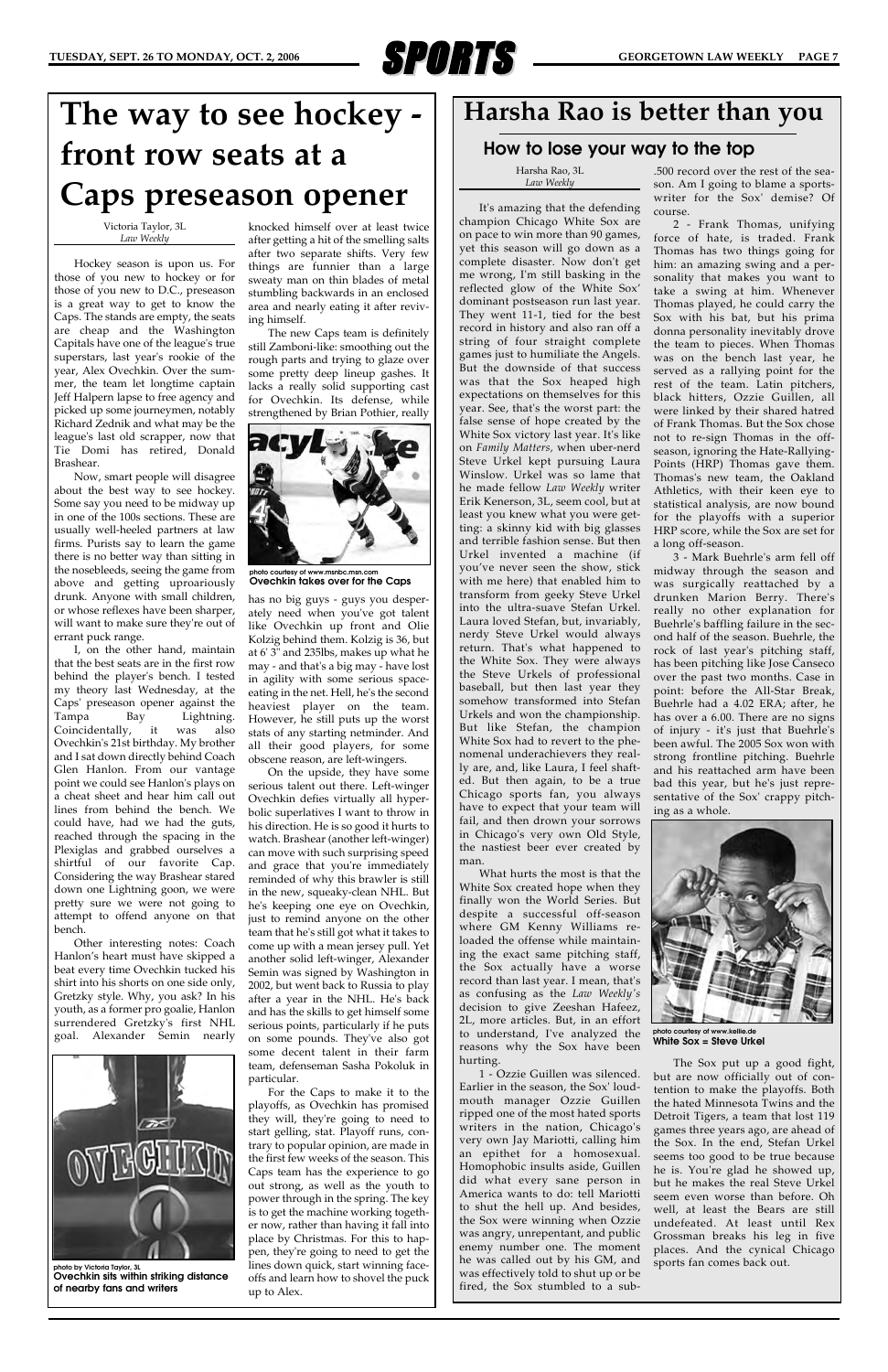

by Christopher Neumeyer, 3L *Law Weekly*

*Why did you come to Georgetown?* Two reasons. I wanted to be at this kind of institution, which is large, prominent, and entrepreneurial in having so many programs. I also wanted to fill the position in the housing and community development program which had become available.

*Should Supreme Court sessions be on television?* Probably yes. I think they often deal with social and political decisions with which the country and the people should be involved. It is also important for people to see these big questions being debated, when the court is not dealing with some technical issue, so on the whole yes.

*What should Congress do to reduce the federal debt?* Resign.

*Is space really the final frontier?* No, law practice is the final frontier.

*What is worse: a world without books or a world without the internet?* A world without books, because I read books and I don't always read the internet, and I come from a generation where books were what we had, and I still love the feel of a book in my hand.

*Would you rather have it raining cats or raining dogs?* Raining dogs. I would take a few of them home as pets.

*If you could spend one day with any historical figure, who would it be?* Socrates comes to mind, but there must be someone else.

*Would you rather attend / lecture in a room too cold or too hot?* I'd rather have it be too cold. I move around as I teach, so I can warm up, but too hot is unbearable. You can wear a coat in a cold room, but it is harder to accommodate a hot room.

*Under what conditions should you buy a pig in a poke?* When you are good and drunk.

*Are you excited about Katie Couric becoming the first female primetime anchor?* Nope. Doesn't excite me.

*The roadrunner or the coyote?* I don't remember either one very well, but the coyote kept falling off cliffs and being hit on the head with rocks, right?

*Should tort liability have a statutory ceiling?* No. Despite the potential or occasional abuses of the process, it is one way that consumers can discipline wrongdoing by corporations, and putting a cap on liability simply creates a cost of doing business that can then be worked around.

*What is a book or author you recom-*

*mend?* There are dozens. Edwidge Danticat's *Farming of Bones*, an amazingly written story that deals with overcoming oppression and written incredibly beautifully, or *Ways of Dying: A Novel*, by Zakes Mda, which is a story of magic, again amazingly written, where the main character is magical in a variety of ways that transports people.

*Why did you come to Georgetown?* I want to say because of all the programs, but it really was one of the best schools I got into. UCLA was too far and the people from NYU are kind of weird.

*Should Supreme Court sessions be on television?* Yes, but would anyone watch them other than law students?

*What should Congress do to reduce the federal debt?* Don't spend more money on our military. Most people wouldn't mind debt for food and education.

*Is space really the final frontier?* Depends on who you are. Most people don't travel much, but space travel is cool to think about.

*What is worse: a world without books or a world without the internet?* I don't read much anymore, so I think the world would be worse without the internet. Besides you can download internet books anyways.

*Would you rather have it raining cats or raining dogs?* I hate cats.

*If you could spend one day with any historical figure, who would it be?* Probably Chris Farley. I never thought he was funny. I would like to see what everyone else sees in him.

*terrible* make one question what this interest could be. The show simultaneously shows her getting hurt and implicitly blames her for it. Her presence, as possible suitor to gad-abouttown Cameron, tends toward obnoxious

> *Would you rather attend / lecture in a room too cold or too hot?* I'm sure I could get a jacket, so I'll go with too cold.

> *Under what conditions should you buy a pig in a poke?* What?

*Are you excited about Katie Couric becoming the first female primetime anchor?* No, I don't really care.

*The roadrunner or the coyote?* The Coyote kind of sucks, he's been chasing the roadrunner for years, if he was smart he would chase something slower.

*Should tort liability have a statutory ceiling?* I am tempted to say yes, but what if I had to sue someone? Assuming I never have to sue someone, there should be a ceiling.

*What is a book or author you recommend? Krik? Krak!* by Edwige Danticat. It is a brilliant book full of short stories by Haitian women. It's full of raw emotion and appeals to all.

### **High School as High Entertainment**

by Devin Cain, 1L *Guest Writer*

There is one especially compelling reason to dislike *Laguna Beach*: it's terrible. I admire people who are willing to be turned off by this caveat. For the rest of us, this fact might be offset by others, and we are left to decide for ourselves whether to continue watching.

In the event that you have not enjoyed the privilege of this program, here is a brief rundown. Attractive high school students in Laguna Beach, CA allow their social lives to be filmed by MTV. The resulting show purports only to document the drama and faux glamour of their lives.

In its defense, *Laguna Beach* has "characters" and a sort-of plot; is relatively entertaining; makes you feel strangely better about your own staid, plain life and only consumes about twenty minutes on the half-hour. This last asset, brevity, is essential. Even when you watch the show it requires no burdensome time commitment or mental strain. In fact, it tends to be more enjoyable if watched while doing something completely unrelated (reading *People* tops the list).

Hopefully this helps to rationalize my decision to continue watching, so we turn now to the juicy rarebits of the current season, which is largely different from its two predecessors.

In the August 16th *New York Times*, Virginia Heffernan argues that the shortcomings of the current season are dual. First, the new narrator, Tessa, has a whiny voice. Second, instead of letting us glory in the high living that is rich Southern California, this season makes us ask social questions that have no business weighing on this show. Heffernan: "The innovation of *Laguna Beach* has been to present hermetic court intrigue with its own logic, sidelining entirely the scullery maids and pageboys who have no chance at the upper ranks." Both of these charges are true, but, I would stress, easily ignorable.

How you view this current crop of clips of the nouveau riche depends more on another issue - the prevalent self-awareness of all the characters. More so than in the previous two installments, everyone on camera in this go-round seems hyper-conscious of the popularity this show confers. Even the parents seem more determined to wind up on screen at every possible chance. The most glaring egoist of the younger set is Jason, who just ended his stint on Laguna spin-off *The Hills*, where he wooed former *Laguna* narrator Lauren (who was certainly whiny, if demonstrably less so than Tessa). His decision to appear in the new *Laguna* can only be explained by his desire to stay on television screens all year. MTV's decision to keep him on was obviously influenced by his status as a known commodity. Occupying a similar position is Jason's ex-flame Jessica, who presents a delightful conundrum. Clearly she has some vested interest in remaining on the show, but her general awkwardness on camera and ability to come across as a needy, nagging *enfant*

Both Jessica and Jason were on last season's installment. So what about the new characters? The best of the bunch is Cami, an only moderately attractive queen bee who seems intent on using the show to further her platform as "Bitch of the Universe." This sort of shameless promotion of self-image is, to my mind, a masterstroke. It's as if she doesn't want anyone to like her, or even be remotely sympathetic to her. She's trading in these valuable high school commodities so she can use ruthless image in future tense negotiations - of which sort, I have no idea (although I reserve the right to imagine that she'll need to use this cutthroat persona to befriend a feral kitten).

The aforementioned Cameron enjoys playing up his image as a "player," something that might not actually exist in Orange County, and also lifting weights on camera. His sometime love-interest Kyndra, trailer-trashyattractive best friend to Cami, occupies a stock role and might be excluded from a dissection of personal motives. There was no way to leave her off the cast.

And finally we have Tessa. Her interests seem to lie in that nebulous area of "class-consciousness" that Virginia Heffernan suggests. Her performance looks orchestrated to impress college admissions boards and other outsiders, as if to say, "Look! I live here, too, but I'm different." Only Tessa seems to harbor any inclination to believe there is a world that operates beyond the Orange County lines.

Yet she hooks up with Cameron a brilliant tactical move on the part of the producers, as it effectively sucks this young aspirant back down into the world of surfaces and not-education.

And a glorious world it is, at least when the characters seem to forget that the show is being taped to view before a national audience. In perhaps the most enduring scene of this season, two couples go out to some chichi eatery. One of the girls was told to try the *foie gras*, a word she mercilessly butchers with a series of over-aspirated r's and ungraceful uh's. She avers that upon finding out what the item in question actually is, she, of course, could no longer eat it. The scene achieves a sort of uncomfortable hilarity you might think actual living people would not allow to transpire on camera. Herein lies the true beauty of this show - those moments when the characters' shamelessness transcends their self-consciousness. For such choice scenes alone, I would whole-heartedly recommend the minimal time commitment involved in following this show. In any event, *Laguna* has at least taught me that my own shamelessness has few bounds.

### Neumeyer's Direct



**photo by Christopher Neumeyer, 3L Professor Michael R. Diamond**



**photo courtesy of GULC Facebook Natalia Napoleon, 2L**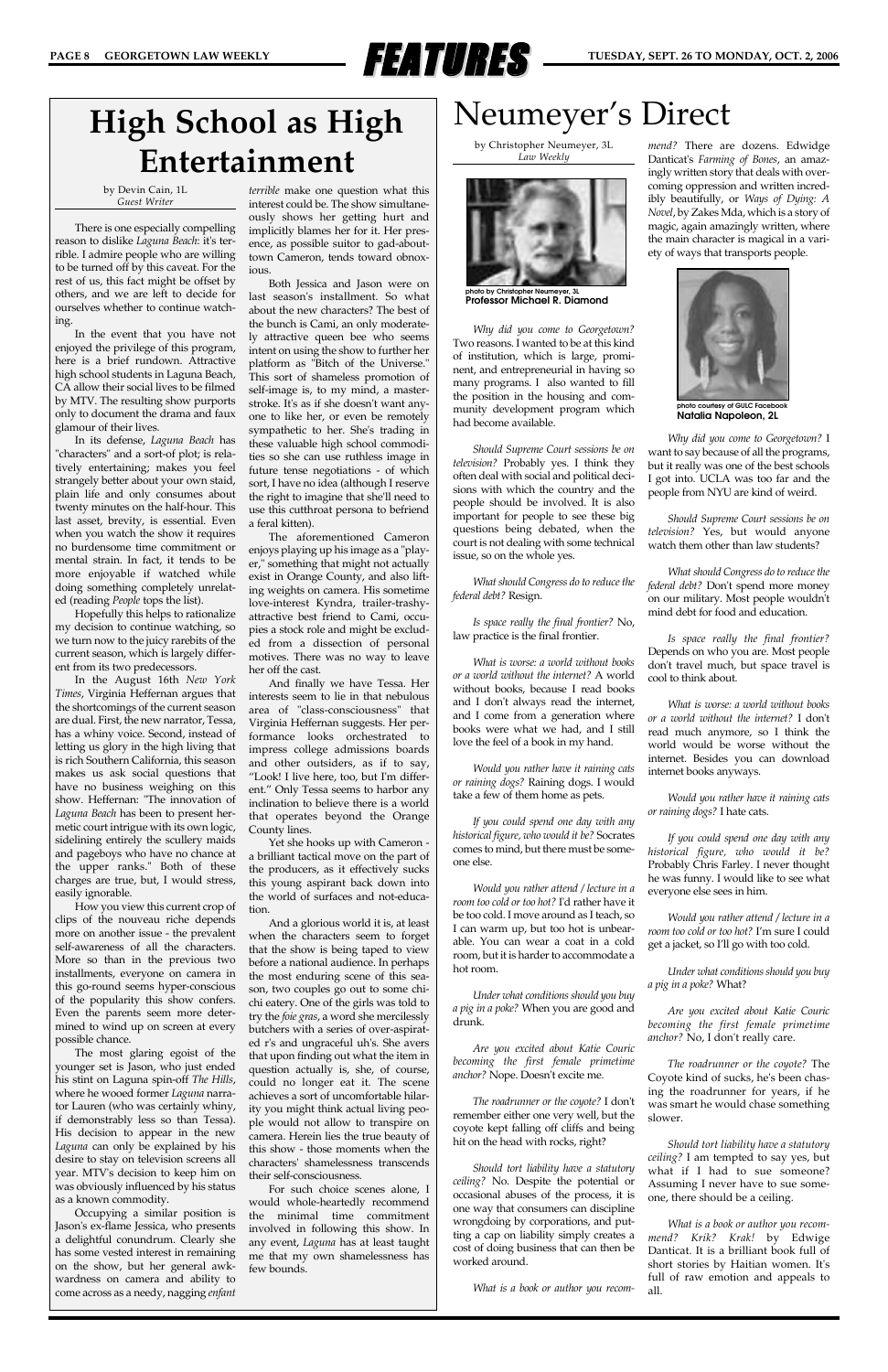

### **Yo La Tengo is not afraid**

by Jeff Hayes, 2L *Guest Writer*

Let's get one thing out of the way: Yo La Tengo's *I Am Not Afraid of You and I Will Beat Your Ass* currently stands as the best album title of the year. For a band now enjoying its undisputed and well-deserved status as a venerable indie-rock institution, the title comes across as a surprisingly ballsy and invigorated choice.

Like fellow indie grandfathers Sonic Youth (who released the equally excellent *Rather Ripped* earlier this year), the Yo La Tengo of 2006 shows few signs of stagnation. *I Am Not Afraid* presents the band at their most comfortable and confident, their strongest effort since 1997's equally eclectic *I Can Hear the Heart Beating as One*.

Early in the album, frontman Ira Kaplan sings "Why don't you meet me on the dance floor / When it's time to talk tough" - yet *I Am Not Afraid* sounds less like the party than the blissfully woozy walk home. The majority of tracks retain the punchdrunk, latenight quality that's defined the bulk of Yo La Tengo's recent work, but the band approaches this general aesthetic from a variety of different sonic angles, deftly sidestepping the repetitiveness that plagued their last few albums.

This newfound sense of eclecticism emerges as *I Am Not Afraid*'s greatest strength. Despite the band's generally mellow approach, they're not afraid to turn up their amps this time around, a strategy more than evident in the album's lead-off track, the crypticallytitled "Pass the Hatchet, I Think I'm Goodkind." Over an unwavering tenminute groove, frontman Ira Kaplan delivers the kind of frenzied, cacophonic guitar work that comes as naturally to the band now as in their earlier, noisier days.

After this dizzying opening, Yo La Tengo veers sharply in a more classic pop direction, playfully jumping from style to style. From the organ-driven garage rock of "I Should Have Known Better" to the dreamily orchestrated "Black Flowers," the band displays a vibrant potpourri of influences, from soul to country to psychedelia.

One of the most surprising aspects of the album is Kaplan's newfound falsetto, providing the Charlie Brown bossa-nova of "Mr. Tough" an

unexpectedly soulful edge. Similarly, Kaplan's vocals combine with rolling piano to give the gently lilting "Sometimes I Don't Get You" a gorgeously fragile quality.

"The Race Is On Again" finds the husband-and-wife team of Kaplan and drummer Georgia Hubley sharing lead vocals in a duet enveloped by chiming guitars and insistent percussion. Additionally, Hubley lends her understated voice to three distinctly varied tracks: the plaintive "I Feel Like Going Home," the Neil Young country-rock of "The Weakest Part," and the buzzy, bongo-driven "The Room Got Heavy," featuring retro-keyboard bursts that echo Stereolab's best work.

"Daphnia," a lengthy instrumental, serves as a late intermission of sorts, casting rain-like static over flittering guitar and subdued piano. Following this excursion into peaceful near-ambience, the album's final third kicks off with the energetic one-two punch of "I Should Have Known Better" and "Watch Out For Me Ronnie," which represent the album's most straightforward rock songs. "Ronnie," in particular, stands out as one of *I Am Not Afraid*'s peaks, with a clatter suggesting rockabilly by way of the Velvet Underground.

"The Story of Yo La Tengo," the album's concluding track, summarizes the band with such artful precision that it wouldn't feel out-of-place as a careerending final bow. Both rocking and sensitive, wistful and forward-looking, the song touches upon all the key elements of Yo La Tengo's success, ending with a mantra-like lyrical encapsulation of the band's staying power: "And we tried, we tried with all our might / We tore the playhouse down / We ran headlong in a way / We tried so hard." Yet the tone is less resigned than appreciative - the band wants to recognize and celebrate past triumphs while refusing to slide into nostalgia.

Thankfully, "The Story of Yo La Tengo" is not the end of Yo La Tengo, but merely a conclusion to one of the high points of their twenty-year history. *I Am Not Afraid of You and I Will Beat Your Ass* joins the long line of willfully diverse rock albums that have been a mainstay of the genre since the Beatles' *White Album*, firmly establishing Yo La Tengo as uniquely gifted torchbearers for the indie-rock tradition.

by Tiphanie Miller, 2L *Law Weekly*

Of course, October brings out the scary movies, but given the amount of lame, by-the-numbers gore-fests that came out over the summer (*The Covenant, The Wicker Man, Pulse, Material Girls*), next month's rate-o-horror really isn't that high, with one bloody sequel, prequel or J-horror remake hitting theaters each week. Well, one per week, if *The Nightmare Before Christmas: 3-D* counts as a horror flick, and not just a horribly bad idea. (Having Fall Out Boy revamp the soundtrack? Now that's scary.) So, even in the face of Halloween, October brings not only ghoulish screams, but also some quality filmmaking, to movie theaters everywhere.

#### **October 6**

*The Texas Chainsaw Massacre: Beginnings*

Jordana Brewster, Taylor Handley, Diora Baird and Matthew Bomer star as two couples who get into an accident during one last road trip before the two men are called to serve in Vietnam. The foursome is eventually taken to a secluded house, filled with horrors, including the nurturing of a young, wannabe mass murderer. Director Jonathan Liebesman, who also directed 2003's Tooth-Fairy-asevil-murderous-spirit-themed *Darkness Falls*, adds a new spin on the genesis tale of Leatherface, but it's doubtful that any chainsaw massacre can be more worthwhile than just renting the original. However, *Rings*, a short written and directed by Liebesman, was better than the actual sequel to *The Ring*, so maybe a tiny sliver of optimism is warranted.

#### *The Departed*

Martin Scorsese is never going to win an Oscar if he keeps trying this hard. Leonardo DiCaprio and Matt Damon star as two men working undercover on both sides of the law in gritty Boston. Early buzz is going towards Jack Nicholson's Frank Costello, but the film's incredibly violent final third is likely to turn off some moviegoers.

Also out: *Alex Rider: Operation Stormbreaker; The Queen; Employee of the Month*

#### **October 13**

*Man of the Year*

Anyone with a "Jon Stewart/Steven Colbert 2008" bumper-sticker probably wishes this movie were more reality than fiction. Robin Williams stars as a late-night political talk show host who enters the presidential race on a whim. Barry Levinson has also directed the skewering political satire *Wag the Dog*, and has hopefully restored his talent, as well as whatever Williams had pre-*RV* and the *Patch Adams* nose, when Levinson directed him in *Good Morning, Vietnam.*

#### *Little Children*

The last novel written by Tom Perotta that was transformed into a feature film was 1999's darkly comic *Election*. Now, Todd Field has adapted Perotta's look at suburban adulthood,

and how the arrival of a convicted child molester sends ripples through their lives.

Also out: *The Grudge 2; The Marine; Shortbus; Infamous; Driving Lessons*

#### **October 20**

#### *The Prestige*

No way there can ever be too many movies about dueling nineteenth-century magicians. Christopher Nolan, after surprising many commentators with the strength of his *Batman* prequel, whisked Christian Bale, Hugh Jackman and Scarlett Johansson to the L.A. set of *The Prestige*. After being exposed in a phony séance, Bale and Jackman's magicians become rivals intent on destroying each other's careers, leading to disastrous consequences for each of them. Look for David Bowie's turn as Nikolai Tesla, who teaches the magicians some devious tricks.

#### *Marie Antoinette*

One of the more controversial entries this year at Cannes, this is Sofia Coppola's revisionist look at the teenage queen and her hip, stylized entourage. It's a high concept, modern vapid celebrity culture mapped onto Marie Antoinette's life of privilege and frivolity, a concept that left many booing after the first screening. Living up to the expectations of the rabid cult following Coppola earned after *Lost in Translation* can't be easy. But just seeing Kirsten Dunst and Jason Schwartzman wrapped in costume pieces standing in the actual Hall of Mirrors makes the movie intriguing, if none of the controversy piques interest.

Also out: *The Nightmare Before Christmas: 3-D; Flags of Our Fathers; Running with Scissors; DOA: Dead or Alive; Flicka; Sleeping Dogs Lie*

#### **October 27**

#### *Saw III*

When *Saw II* cleared \$37 million in its opening weekend, *Saw III* was greenlit. Unfortunately, soon after the release of *Saw II*, its producer, Gregg Hoffman, passed away. But Jigsaw lives on, to torture more victims in intricate and lessonimparting fashion. The evil mastermind now relies on a doctor to keep him alive while a new apprentice carries out the torture. Tobin Bell, Shawnee Smith and Angus Macfayden are directed by Darren Lynn Bousman, who also directed *Saw II*.

#### *Babel*

While *Marie Antoinette* got boos, Cannes adored this fable about the myriad and far-flung ways that two boys playing with a bullet can change the world, causing a tragedy that ripples through the lives of six families. Gael Garcia Bernal, Brad Pitt and Cate Blanchet are directed by Alejandro Gonzalez Innarittu in what is sure to become an Oscar darling in a few months.

Also out: *Catch a Fire*

|   | я |   |   |    |   | 5 |   |   | ь |   | 9       |    | R | ń, |
|---|---|---|---|----|---|---|---|---|---|---|---------|----|---|----|
| Ś | б | R | 7 |    |   | 9 | ч |   | ٩ |   | 8       |    |   | 5  |
|   | 9 |   | 5 |    |   |   | 5 |   |   |   | .,<br>ı |    |   | 9  |
|   |   |   |   |    |   |   |   |   |   | ч |         |    |   | 4  |
| 9 |   |   | 3 |    |   | 6 | 8 | 9 |   |   | ۱       | £. |   | б  |
|   |   |   |   |    |   |   |   |   |   |   |         |    |   |    |
|   | 7 |   |   |    |   |   |   |   | 5 |   |         |    | ч | 8  |
|   | D |   |   |    | э | 8 | ô | ь |   |   |         |    |   | э  |
|   |   |   | ō |    |   | 2 |   |   |   |   |         |    |   | ż  |
|   |   |   |   |    |   |   |   |   |   |   |         |    |   |    |
|   | 9 |   |   |    |   |   |   |   |   |   | è       |    |   | 3  |
| 8 | 6 | ы |   |    | 3 | 5 |   | 6 |   | ٦ | 8       |    |   |    |
|   |   |   | ٥ |    |   | 2 |   |   |   |   |         |    |   |    |
|   |   |   |   |    |   | 8 |   |   | 8 |   | ٠       |    | 띛 | 4  |
| з | 8 |   | V |    |   | 9 |   | я |   |   |         |    | 7 | 8  |
|   |   |   |   |    |   |   |   |   |   |   |         |    |   |    |
| 9 | 5 |   | 8 |    |   | 6 |   |   |   |   |         |    |   | 9  |
|   |   |   |   |    |   |   | э |   | 5 |   | ٩       |    |   |    |
| 4 | 7 |   | 9 | £, | 8 |   |   |   |   |   |         |    |   | 6  |

### **October Movie Preview**

### **Sudoku solutions**

#### **from page 2**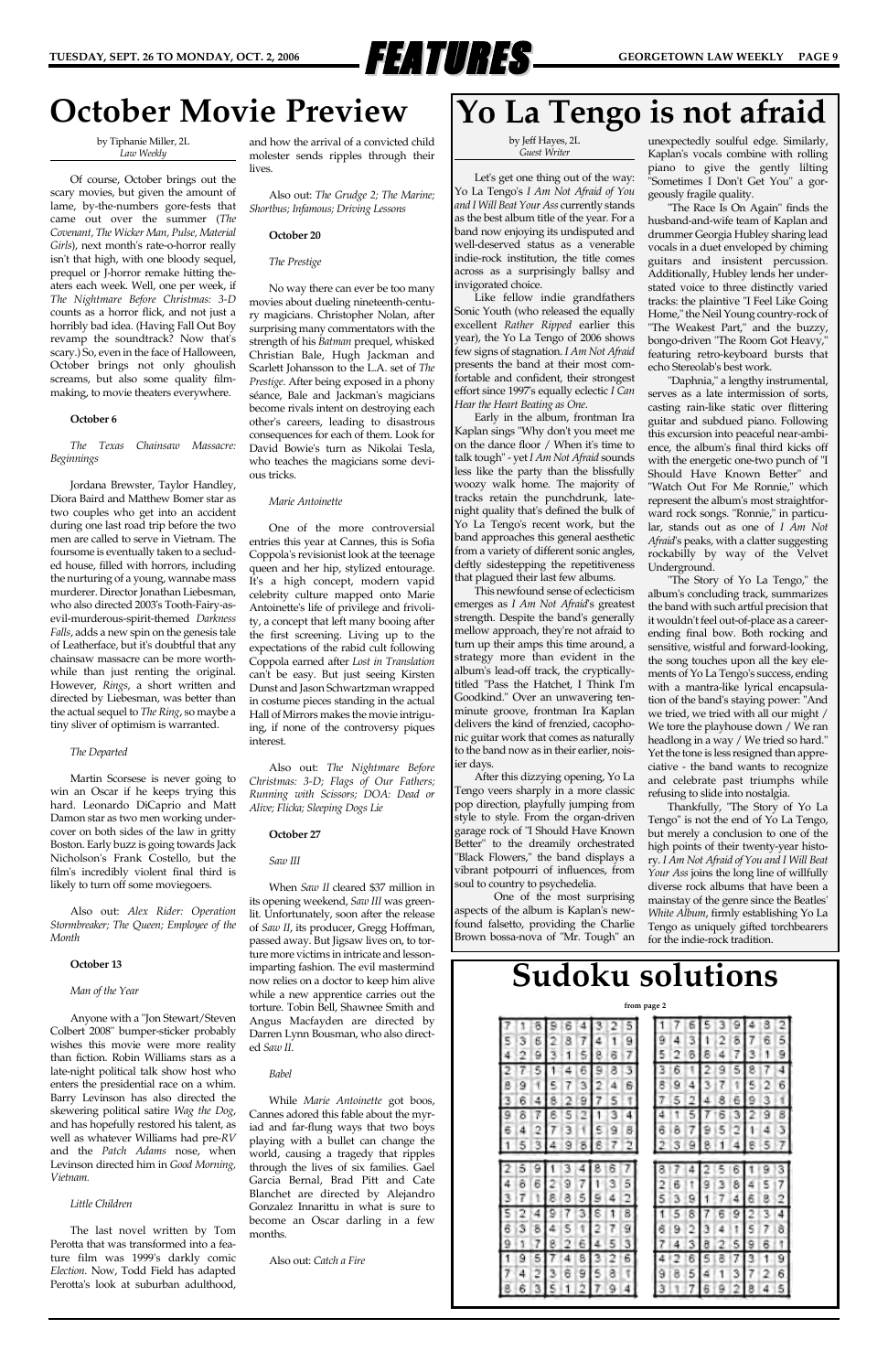

*We've received several letters this week on how to deal with the long distance relationship ("LDR").* Dumped *asked how you know if the relationship will last.* Guilty Mike *and* Depressed in Tulsa *want to know how to make LDRs work.* Dumped, Mike, Tulsa  *this column is for you.*

### *Quality over Quantity*

*Make each phone call, visit, or web cam exchange really count. Spend some time getting into the mood, listen to relaxing noises on your alarm clock before calling. Don't underestimate the sound of your voice. Sounding sexy is, well, surprisingly seductive. Don't just ramble on about your Torts or Corporations reading. Make them relate to your day. Try hard to recount some interesting tidbit. Perhaps you saw the newest Paris Hilton music video or some guy being carried off in the ambulance. Seriously, anything works.*

*Yours, Lucy*

*I must agree with my co-star Lucy. Don't call your long distance lover every five minutes and bore her with the minutiae of your life. You barely care what you discussed in Torts today, why would some normal non-law school person want to hear that crap?* 

*Flipside,*

*Logan*

*I'll take the sandwich, pass on the Swiss.*

*Lucy says... Don't obsess over the petty problems in the relationship. Sure every relationship has its issues, but don't get so bogged down and dissect every little one. He didn't call one night? Let it slide. Didn't show enough appreciation for your brilliant answer in Tax class? Reminisce again tomorrow, but let it go tonight. While you two might have as many problems as Swiss cheese has holes, when added to meat, lettuce, and mustard, the sandwich sure tastes fabulous (assuming you like lettuce and aren't allergic to mustard). Make sure you tell that to your significant other.*

*Yours, Lucy*

*I'm a little confused by this sudden and unexpected reference to Swiss cheese, but I must admit I'm not completely disappointed, I do love cheese. Back on topic, though, Lucy is once again basically right. Every relationship has problems, but don't hound your other half on every issue. Okay, so he slept with your old roommate. Is that really fight material? No, it's nothing more than a tiny speed bump on your road of love.*

*Flipside, Logan*

Log on to our anonymous email account, *lucyandlogan@gmail.com* (password: georgetown) to send comments, questions, and problems to *laweekly@law.georgetown.edu*. Confidentiality guaranteed!

### **The Laws of Love by Logan & Lucy**

# **Heat on the Hill**

The Quotable...

**"Anyone here divorced? Ahh. I can't say it's bad. But it is reprehensible."**

**- The Quotable Professor Mattar**

**"I may ruin your life, be prepared for that." -- The Quotable Father**

**Drinan**

Calculating chances of receiving no offers for summer employment and becoming destitute and permanently unemployed 54%

**"'Chutzpah' is when a young man convicted of murdering his parents asks his sentencing judge for clemency because he's an orphan." -- The**

**Quotable Judge Silberman**

**"I am, in general, anti-rent-seeking." - The Quotable Professor Elliot**

**"If you are in Herndon, you probably are drinking." - The Quotable**

Attempting to determine which of their friends have received offers, without actually asking (this figure includes time spent reading emails over their neighbors' shoulders in Corporations) 30%

**Professor Katyal**

# Universal Law

**Libra (Sept. 23 - Oct. 23)** A man named Strike will knock on your door - pretend you're not home.

**Scorpio (Oct. 24 - Nov. 21)** You will drink alone on Thursday. It will be sad.

**Sagittarius (Nov. 22 - Dec. 21)** You will be pleasantly surprised with your own performance in Torts this week.

**Capricorn (Dec. 22 - Jan. 19)** You will fight with your roommate this week. No matter how convincing her argument, hold fast to your beliefs, you are right: smooth peanut butter is definitely better than chunky.

**Aquarius (Jan. 20 - Feb. 18)** A trip to the book store will prove more eventful than you anticipated.

**Pisces (Feb. 19 - March 20)** It may rain on Wednesday, it may not - either way, wear your galoshes.

**Aries (March 21 - April 19)** Your electronics are planning a coup, the cell phone hasn't decided whose side she's on yet - you must get the cell phone on your side to have any hope of success.

**Taurus (April 20 - May 20)** Be nice to the librarians - they've got what you need.

**Gemini (May 21 - June 21)** You will have a seemingly meaningless dream tonight, but is it really meaningless? (Hint: Yes, it is.)

**Cancer (June 22 - July 22)** You will have a revelation of momentous proportions on Wednesday.

**Leo (July 23 - Aug. 22)** Don't hit the snooze button tomorrow, you're going to need those extra seven minutes.

**Virgo (Aug. 23 - Sept. 22)** Avoid legumes at all costs.

Horoscopes by Sarah Hale, 2L

| <b>Got Questions?</b><br><b>Ouotes?</b>                     |
|-------------------------------------------------------------|
| <b>Email Heat on the Hill</b>                               |
| laweekly@law.georgetown.edu                                 |
| Confidentiality guaranteed!                                 |
| Please Note:                                                |
| Advice columns are intended for<br>amusement purposes only. |
| Writers' names are ficticious.                              |
| Some question scenarios are fic-                            |
| titious, and written by members                             |
| of the Law Weekly staff.                                    |
|                                                             |

by Ono Youdidn *Guest Writer, 1L*

Caffeine is the best study partner.

Exciting and worthwhile news is rarely delivered via the McDonough mailboxes.

Cheer up, Fall break is coming soon. I should inform you, though, that the word "break" is used rather loosely in law school.

An early morning trip to the Billy Goat can make your 9 a.m. Contracts class considerably more enjoyable.

Sage Advice for 1Ls

# **2L Activity Chart**

**As this year's class of 2Ls embarks on the world of callback interviews, journal assignments and general tiresomeness we thought we'd do a quick check of exactly how they are spending their days...**

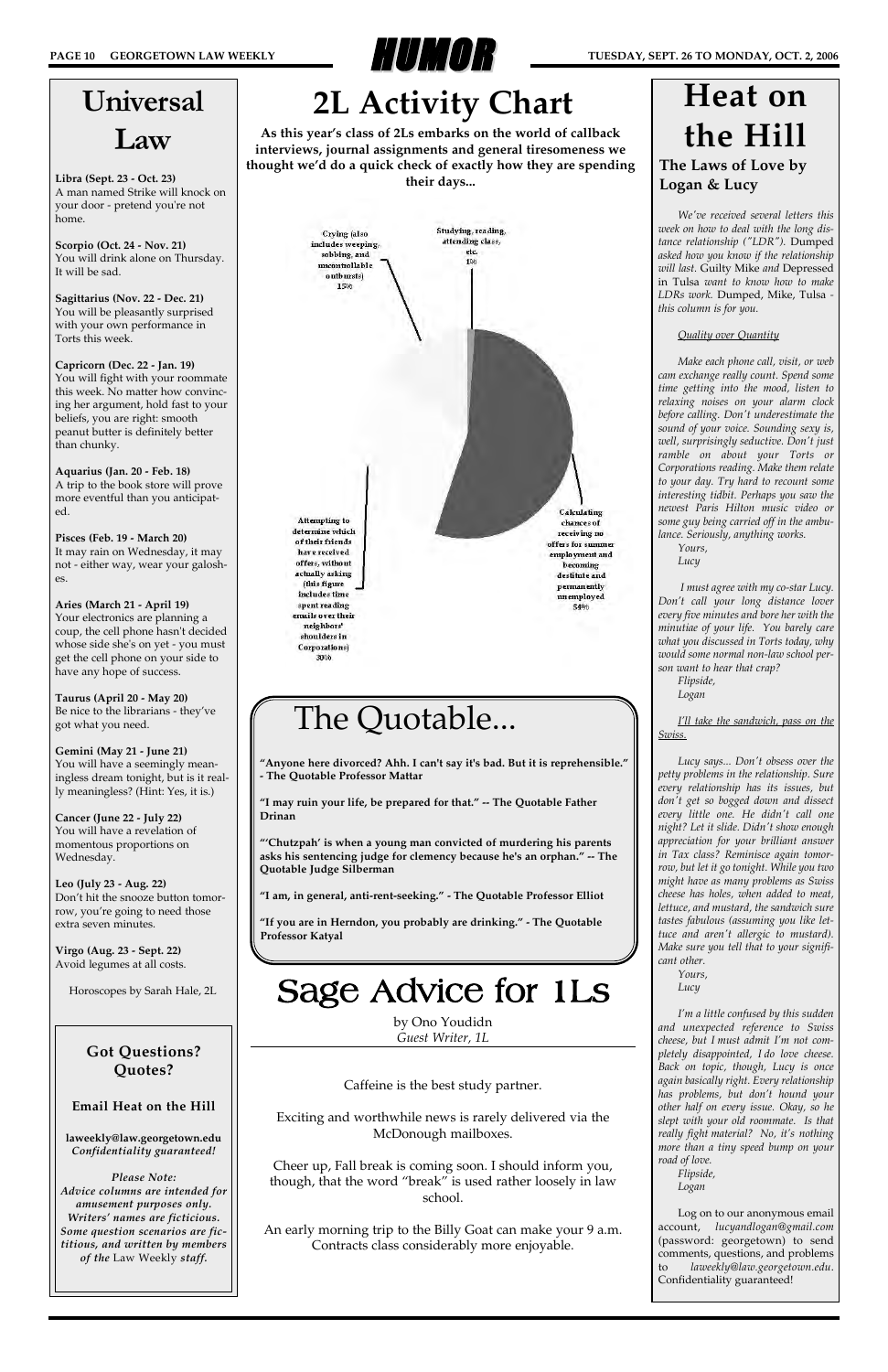### **Posner: Not a Real Federalist?**

### Georgetown Law Weekly

Sunil Varghese, 3L *Editor-in-Chief*

Tiphanie Miller, 2L Victoria Taylor, 3L *Managing Editors*

Benjamin Rubinstein, 2L *News Editor*

> Sarah Hale, 2L *Features Editor*

Thomas Leroe-Munoz, 2L *Sports Editor*

> Keith Parsons, 3L *Commentaries Editor*

#### Brianne Kennedy Ellen Padilla, 3L Christina Schoppert, 1L *Assistant Editors*

Zach Bertke, 2L Julian Bryant, 2L Sean Byrne, 3L Emily Camastra, 2L Nancy Eyl, 2L Zeeshan Hafeez, 2L Charles Humphreville, 3L David Graham, 2L Matthew Justice, 3L Erik Kenerson, 3L Oren Lazar, 2L Mike Mancini, 2L Rowan Morris, 3L Mark Nabong, 3L Christopher Neumeyer, 3L Adam Pekor, 2L Harsha Rao, 3L Matthew S. Schwartz, 3L Kartik Sharma, 2L *Staff Reporters & Writers*

> Marika Maris, 3L Javad Namazie, 3L *Staff Photographers*

The Rev. Robert F. Drinan *Faculty Advisor*

600 New Jersey Ave., N.W. Washington, D.C. 20001 Telephone: (202) 662-9265 *laweekly@law.georgetown.edu*

*Georgetown Law Weekly* is published during the school year by students at Georgetown University Law Center in

Washington, D.C. The *Law Weekly* is composed on Quark XPress 6.1 and is printed by Southern Maryland Publishing. The writing, graphics and design are the responsibility of *Law Weekly* and do not necessarily represent the views of the Law Center. Signed columns represent the beliefs of the writer, and not necessarily the views of either the Law Center or the *Law Weekly*. Letters to the editor should not exceed 700 words and should be submitted as e-mail attachment in Microsoft Word. The *Law Weekly* reserves the right to edit submissions.





The Honorable Richard A. Posner is a brilliant and witty Circuit Court judge, prolific author, and professor who deserved his Lifetime Achievement Award, but he is not a Federalist. If he were right about anything, in his speech the week before last, it was that he does not necessarily agree with all the ideas the Federalist Society endorses. As enumerated by its president, Galen Thorp, the three tenants of the society are 1) the state exists to preserve freedom; 2) there should be a strict separation of powers and 3) the province and duty of the judiciary is to say what the law is. After that, according to Thorp, "everything's up for debate." But for Posner, the tenants themselves, with the exception of separation of powers, also seemed up for debate. We should reject judicial activism, but not for Posner's "pragmatic, structural, constitutional self-restraint."

Politically, Posner appears to believe that the state exists to preserve freedom, but this does not seem to factor into his "pragmatic, structural, constitutional self-restraint" doctrine. The state comprises the legislature, the executive, and judiciary, and if the former two are supposed to preserve freedom, why can't the judiciary play a role, albeit a different, more limited role, in preserving freedom? Posner properly preaches self-restraint for the judiciary, but why not for the other branches? The experimentation he encourages is certainly more appropriate for the legislature and the executive, but the court has a role to play in ensuring the experimentation does not get out of hand, that the experimentation is conducted within the context of the Constitution and the purpose of the state, and that the other branches also restrain themselves.

Conservatives and liberals alike rightly criticized the Supreme Court's decision in Kelo v. New London, the contemporary archetype of judicial activism, but Posner was hesitant. He was right that the decision did not require, but merely permitted, the states to use eminent domain to transfer private property from one man to another, but so what? If the court

ruled that the First Amendment did not protect flag burning, the court would not and could not require states to criminalize the practice.

He was also right that, following the decision, many states amended their laws to preclude exactly what the court permitted. But not all states. Many Americans, particularly the poor and middle class, still live under the justifiable fear that their property will be given to wealthy corporations. And even if all states adequately protected their citizens, why should they have had to amend their own statutes and constitutions when the federal Constitution already did? If the court had ruled the other way, yes, it would have stifled experimentation. But New London's experimentation was unconstitutional and immoral, and the aforementioned states' experimentation was unnecessary.

Of course many experiments should be allowed, like the school voucher program that Posner mentioned. He was right in praising the decision that upheld the program, but for the wrong reasons. The decision was correct, not because it allowed experimentation for the sake of experimentation, but because the program did not violate the Establishment Clause.

Experimentation is important, and the most important experiment - the greatest and largest experiment in liberty and equality ever conducted, the experiment that is the United States of America under the Constitution - is still going strong. In experimenting with social and economic policy, we must never lose sight of that larger experiment.

At first glance, it would seem that Posner's "pragmatic, structural, constitutional self-restraint" incorporates the third tenant of the Federalist Society the province and duty of the judiciary is to say what the law is. But judicial self-restraint is not necessarily the equivalent of deferring to the law, the highest of which is the Constitution, just as striking down laws is not necessarily synonymous with judicial activism. The relativism of Posner's doctrine makes it difficult, if not impossible, to say what the law is.

Posner goes beyond asserting his belief in a loose interpretation of the Constitution. His assertions that it is impossible to say if any Supreme Court decision is correct or incorrect, and that there is no single correct interpretation of the Constitution, may be brave, but they are incorrect. There are absolutes, in life and in law. This is not to say that any decision is entirely correct or incorrect. There are degrees of right and wrong. This is also not to say that it is easy to interpret the Constitution. This is why I am in law school studying law and not yet a judge, and why judges painstakingly research (or have their law clerks research for them) what the law is. And this is not to say that context does not matter. There is contextual absolutism.

But relativism, on the other hand, rejects all absolutes, no matter how much information exists about a given context, because there is no right and wrong, there is no objective reality, period. Relativism is a cultural problem that is usually associated with morality. But the legal or constitutional relativism inherent in, although not exclusive to, Posner's "pragmatic, structural, constitutional self-restraint" is as irrational as moral relativism. How can one say what the law is if there is no "is," if A does not equal A?

In coming up with law in a relativist framework one could resort to his or her personal or political predilections, but then one runs the risk of Dred Scott-esque legal reasoning. As Justice Curtis asserted in his dissent from the majority in Dred Scott v. Sandford, "political reasons have not the requisite certainty to afford rules of juridical interpretation. They are different in different men. They are different in the same men at different times. And when a strict interpretation of the Constitution, according to the fixed rules which govern the interpretation of laws, is abandoned, and the theoretical opinions of individuals are allowed to control its meaning, we have no longer a Constitution; we are under the government of individual men, who for the time being have power to declare what the Constitution is, according to their own views of what it ought to mean."

Or one could rely on pragmatism, the pragmatism of "pragmatic, structural, constitutional self-restraint." But pragmatism toward what end? In discussing Clinton v. Jones, Posner criticized a lack of pragmatism on part of the court. He seems to think that, in being pragmatic, their end should have been to prevent the system of government system from being derailed, not loyalty to the letter of the law. But what better way to derail the government system than to disregard the law? And why should the court have adopted this end of preventing government derailment? How can one say that end is correct? Furthermore, how can Posner criticize that decision at all, if it is impossible to say whether any decision is correct or incorrect? The ultimate relativism of Posner's "pragmatic structural constitutional self-restraint" is demonstrated by his suggestion that judicial self-restraint itself is not an inexorable demand of judicial philosophy. It looks like selfrestraint is up for debate as well.

### Dear Editor,

Not that I'm a big Posner fan, but I did get my JD at Chicago, so I couldn't let this go...

Sure, Posner made the mistake of teaching for a year at Stanford, when he was young and didn't know any better. But he saw the light, and went to Chigago in "69, and has taught there ever since, even after taking the bench. He is not officially a professor; since becoming a judge, he has been a "senior lecturer."

Mark Herlihy, L.LM *meh72@law.georgetown.edu*

### **Another Correction**:

Due to editorial error a potentially offensive word was left in Matthew Schwartz's column "Speed dating promotes speedy exit" last week. The editorial staff would like to note that the author expressly requested that the word be cleaned for publication. So if you are one of those types who can't handle words that even the FCC allows on television, don't take it out on Matthew.

E-mail us instead at *laweekly@law.georgetown.edu*.

*Jacob Cote is a 1L, he can be reached for comment at* jtc27@law.georgetown.edu

### **Letters**

### **The John Galt Line Jacob Cote**